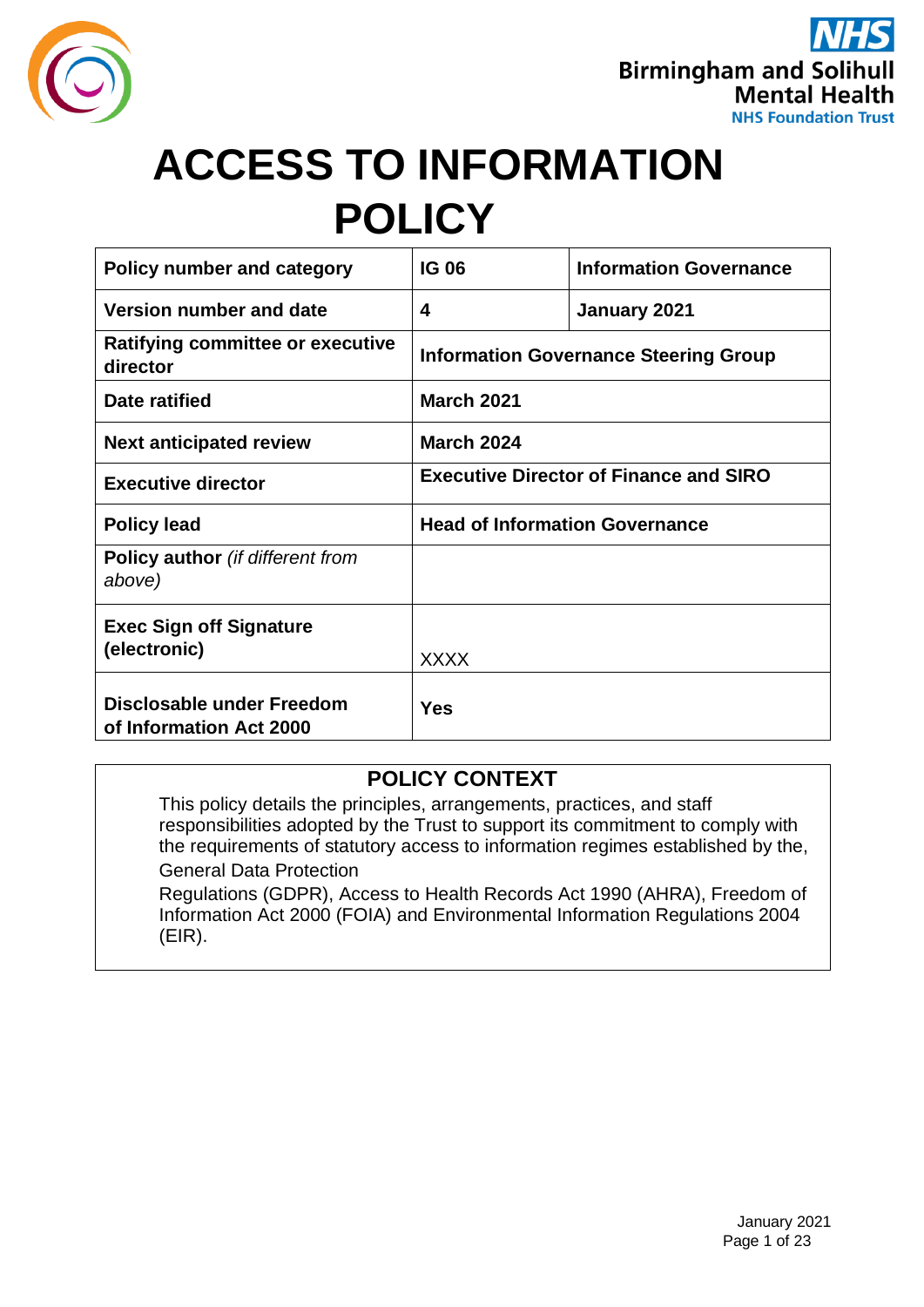# **POLICY REQUIREMENT (see Section 2)**

The Trust will:

- identify and immediately action all valid information requests,
- deal with information requests in a fair and consistent manner,
- follow the approved information request and information request complaint procedures, • assist the public in exercising their information rights by providing advice and assistance,
- be proactive in publishing appropriate information in the public domain, and  $\Box$ Create and maintain appropriate records of all information requests.

Access to Information Policy **IG06 V4** Birmingham & Solihull Mental Health Foundation NHS Trust

# **CONTENTS**

|                         | 3.1 Identifying valid information requests and immediate action  6 |
|-------------------------|--------------------------------------------------------------------|
|                         |                                                                    |
|                         | 3.3 Locating and reviewing information for disclosure 10           |
|                         |                                                                    |
| $\overline{\mathbf{4}}$ |                                                                    |
| 5                       |                                                                    |
| 6                       |                                                                    |
| $\overline{7}$          |                                                                    |
| 8                       |                                                                    |
|                         |                                                                    |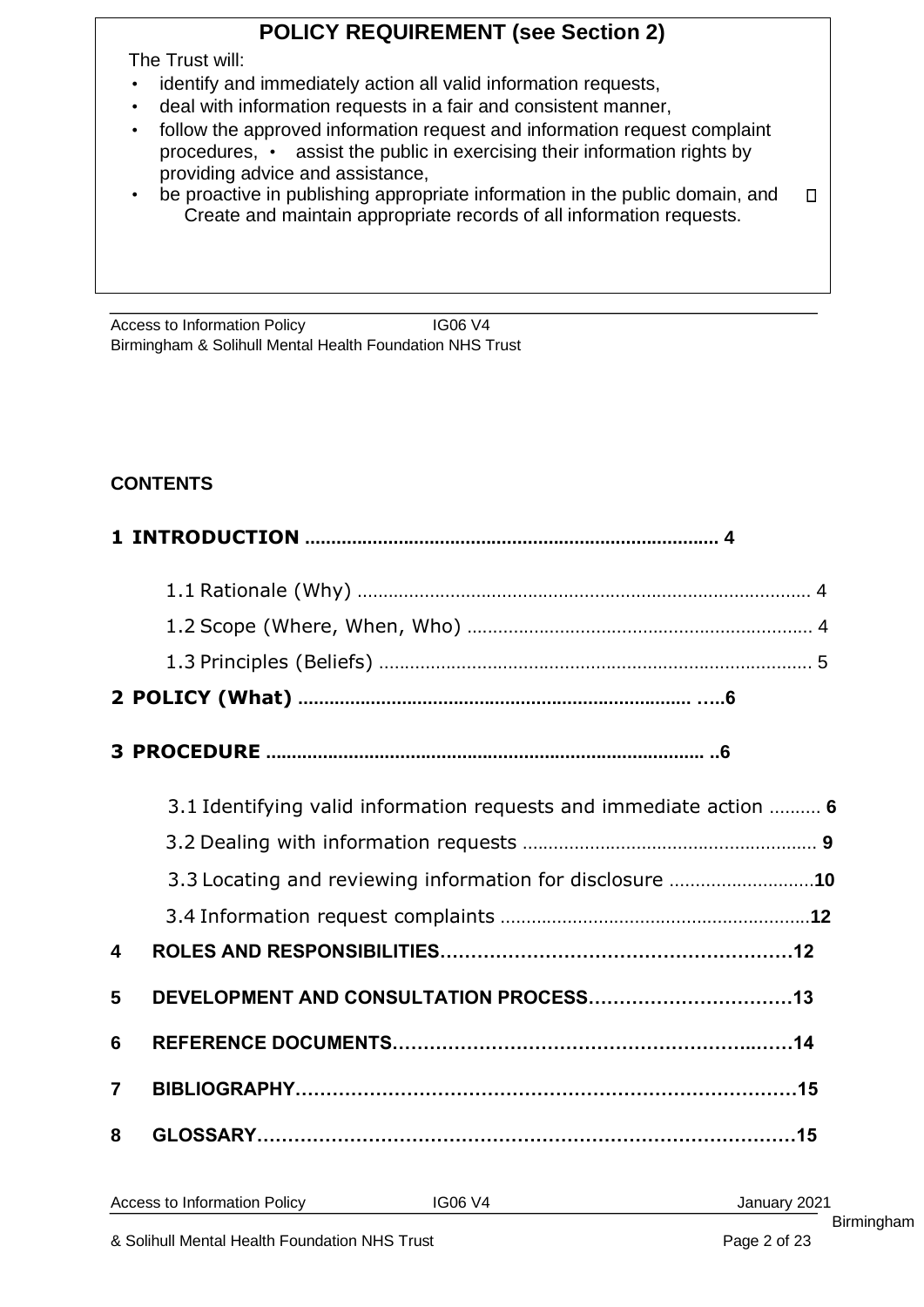# **9 AUDIT AND ASSURANCE…………………………………………………………..17**

| Element to be   Lead<br>monitored |            | Tool            | <b>Frequency</b> | <b>Reporting</b><br><b>Committee</b> |
|-----------------------------------|------------|-----------------|------------------|--------------------------------------|
| Information                       | Head of IG | Information     | Quarterly        | <b>IGAG</b>                          |
| request                           |            | request master  |                  |                                      |
| compliance                        |            | log and reports |                  |                                      |

# **10 APPENDIX 1 - EQUALITY ANALYSIS SCREENING FORM…………………....18**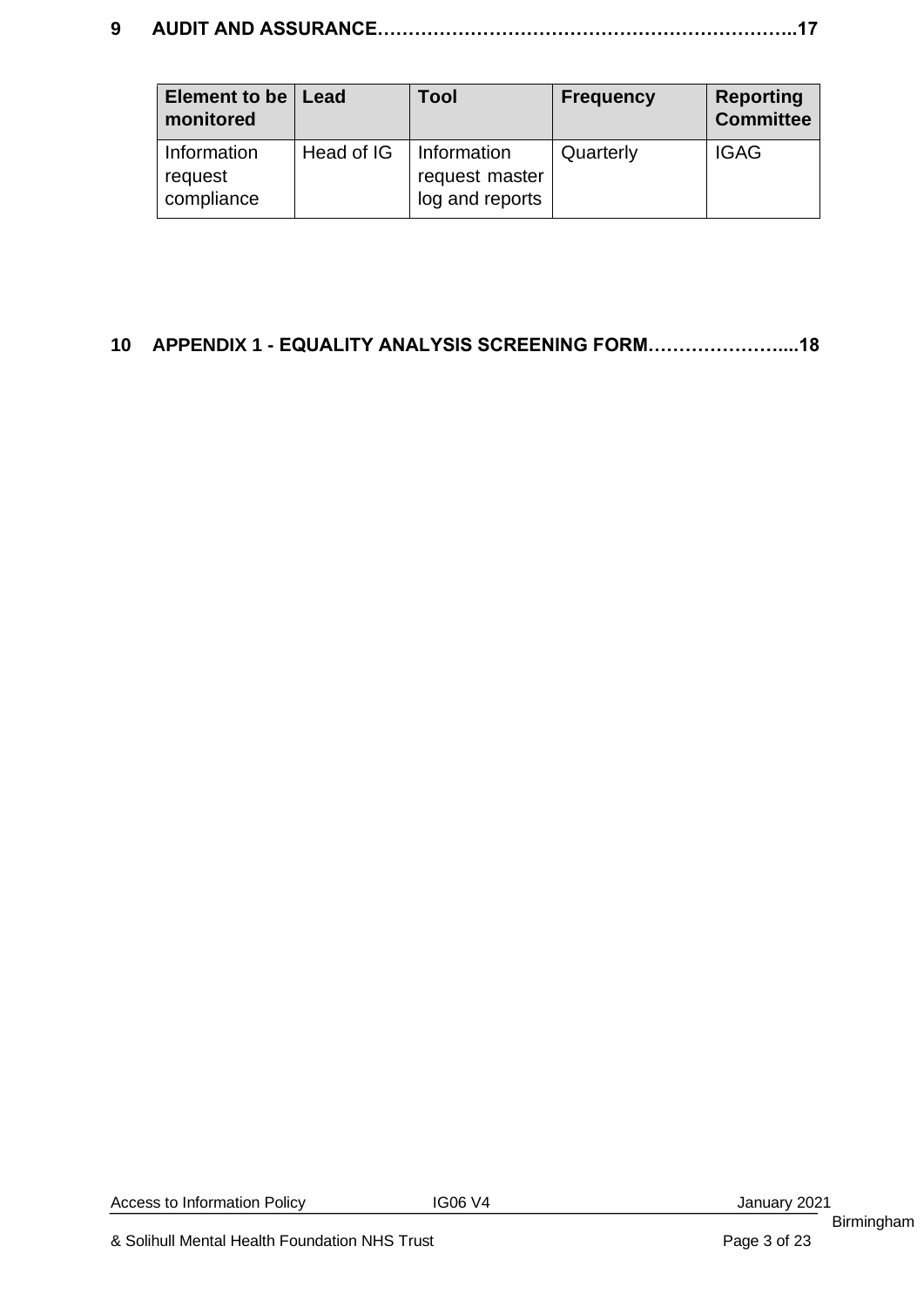#### **1 INTRODUCTION**

# **1.1 Rationale (Why)**

The aims of this policy are:-

- To support and promote the Trust's core value of openness and honesty.
- $\div$  To provide a framework to support the Trust's commitment to comply with statutory access regimes established by the Data Protection Act 2018, Access to Health Records Act 1990 (AHRA), Freedom of Information Act 2000 (FOIA), and Environmental Information Regulation 2004 (EIR).
- $\div$  To build the trust and confidence of the public and our stakeholders.

These aims are balanced by:-

- $\div$  Ensuring an individual's right to privacy and confidentiality is managed appropriately.
- $\div$  The requirement to prohibit the disclosure of information as may be necessary by law.

# **1.2 Scope (Where, When, Who)**

The Trust must not treat every request for information it receives formally as an

'information request' for the purpose of this policy, as this would represent a waste of Trust resources and could put service users at risk. The following types of information should be disclosed outside this policy:-

- $\div$  Information that supports the detection, investigation and punishment of serious crimes where the public good achieved by disclosure outweighs the obligation of confidentiality.<sup>1</sup>
- $\div$  Information that informs a patient assessment where there are immediate concerns about risk and safeguarding.
- $\div$  information that can be provided routinely and as part of good customer service, for example, requests for service opening hours, clinic times or information that is already published on the Trust website.

This policy covers all Trust staff. It is important to note that an information request is valid even if it has not been sent directly to the team who normally deals with such requests. All staff, therefore, should be able to identify valid information requests and know what to do if and when they receive one.

This policy covers all recorded information held by the Trust regardless of content, location, format, and source. This policy therefore covers information held by third parties on behalf of the

 $<sup>1</sup>$  1 See the Trust's Confidentiality</sup>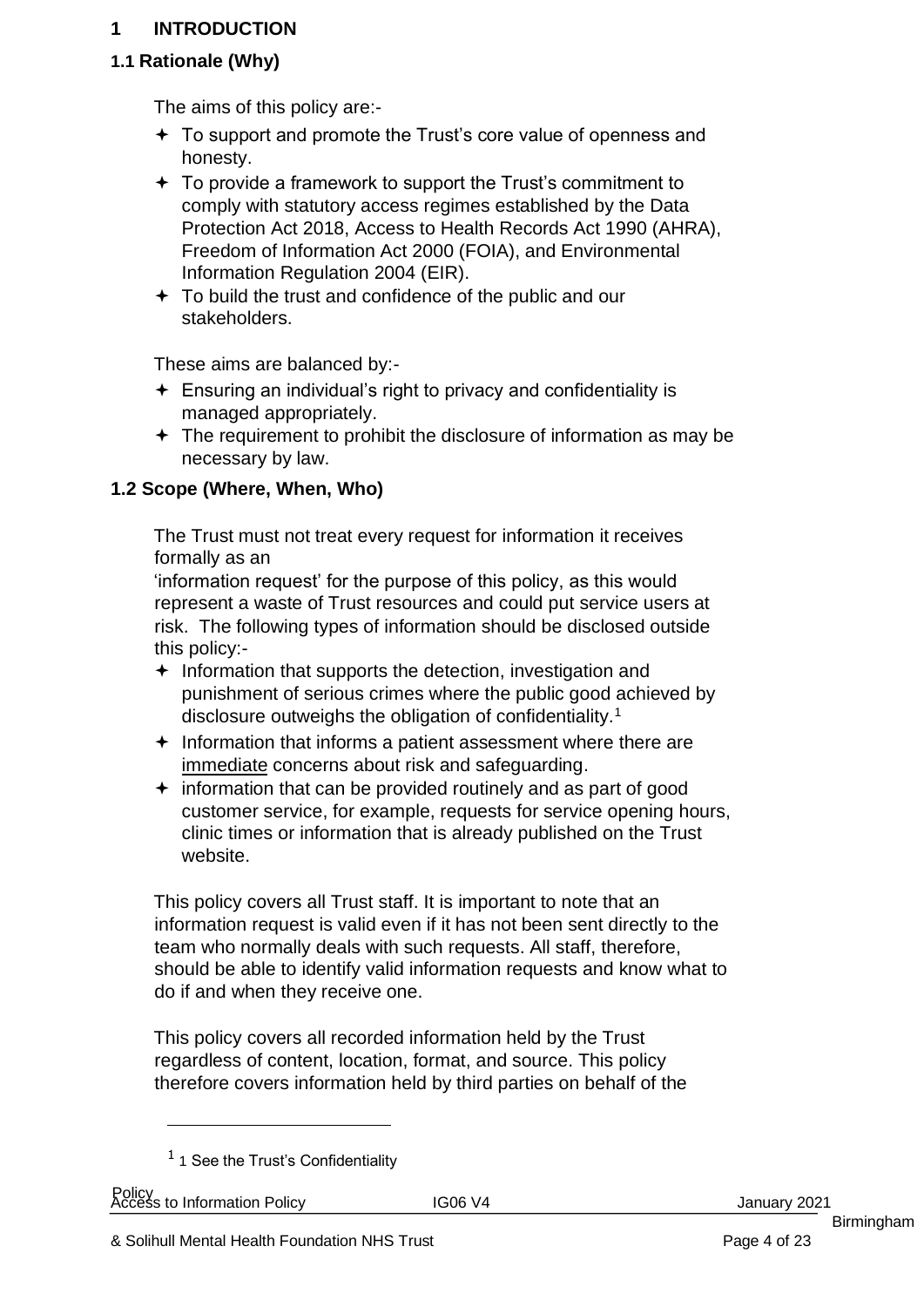Trust, for example, information held by non-public authority contractors.

This policy does not cover information in someone's head unless that knowledge is held by the Trust as information in a recorded form.

This policy does not cover all information rights that individuals have under the Data Protection Act, for example, the right to apply to amend or delete personal information held by the Trust or the right to be forgotten is not in scope.

This policy does not cover requirements for the arrangement, storage, retention and disposal of Trust records although sound records management practices will support our effectiveness in dealing with information requests.

### **1.3 Principles (Beliefs)**

The Trust will always works on the basis that disclosing information requested to support service users is essential. It is not acceptable that the care a service user receives might be undermined because information is not disclosed effectively.

The Trust recognises that disclosing non personal information requested about the Trust supports the Trust's core value of openness and honesty and acknowledges its importance in increasing confidence in public services, supporting democracy and maximising the value of public information for the public good.

The Trust respects the confidentiality of individuals and will not disclose personal information to third parties without consent, unless legally obliged to so, if there is an overriding public interest (e.g. to prevent a serious crime), or if there are reasons to believe that failing to share information would put someone at risk.

The Trust treats all information requests equally and without bias. The Trust does however prioritise information requests that are subject to legal instruments such as court orders.

The Trust will assist the public positively in exercising their information rights and 'right to know' by providing advice and assistance to applicants and potential applicants of information requests. The Trust will do so taking into account other statutory duties such as the Disability Discrimination Act 1995.

The Trust will inform the public of the role of the Information Commissioners Office and their role as regulator.

The Trust accepts that public authorities are liable to heavy financial penalties for non-compliance with the requirements of legislation governing the access to and management of public information.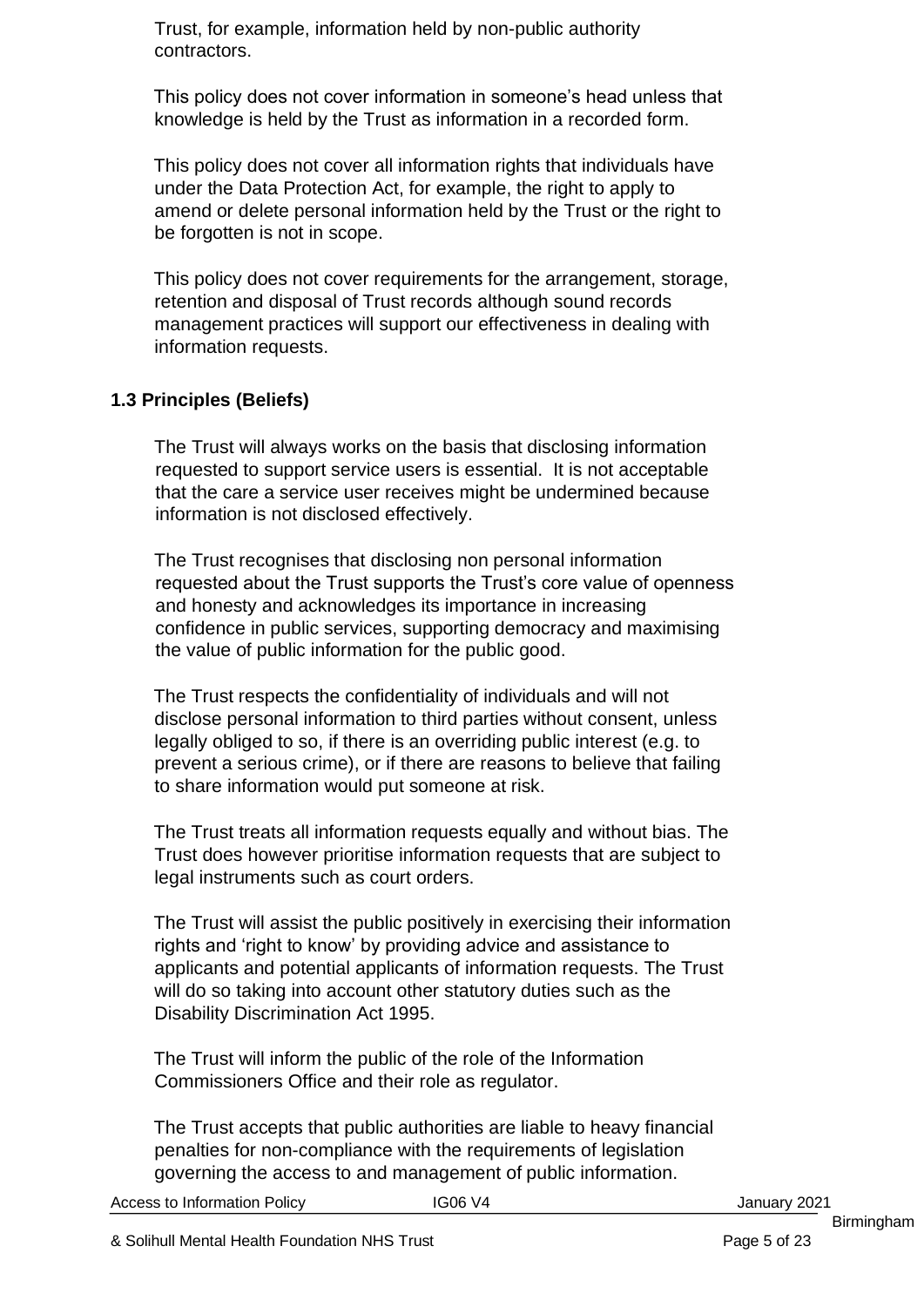The Trust will apply the same degree of urgency to dealing with a valid information request as it would apply to handling a formal complaint.

# **2 POLICY (What)**

The Trust will:-

- 2.1 Identify valid information requests and action them immediately.
- 2.2 Follow the approved procedures when dealing with information requests.
- 2.3 Be open and honest, that is to say, disclose all the information requested, and will only withhold information if there is a justifiable reason based on an exemption stated in the appropriate legislation.
- 2.4 Assist the public in exercising their information rights by providing advice and assistance.
- 2.5 Follow the approved procedures when dealing with information request complaints.
- 2.6 Proactively publish appropriate information in the public domain.
- 2.7 Create and maintain appropriate records of all information requests.

# **3 PROCEDURE**

### **3.1 Identifying valid information requests and immediate action**

### 3.1.1 Data Protection Act 2018

- $\div$  A request to access personal information by the individual to which the information relates ('data subject'), or a third party acting on behalf of the data subject ('authorised representative'), is covered under Article 7 of the Data Protection Act and is known as a subject access request (SAR).
- A SAR received from, or on behalf of a service user or ex-service user is known as a 'care records request' and a SAR received from, or on behalf of an employee or ex-employee is known as a 'corporate SAR'.
- $\div$  All appropriate Trust documentation will state that SARs will be sent direct to the Central Records (CR) Department: CR Department, B1, Trust HQ **bsmhft.Informationrequests@nhs.net** 0121 301 1155
- If a request goes elsewhere the procedure will be to contact the Central Records Department to inform them of the request and to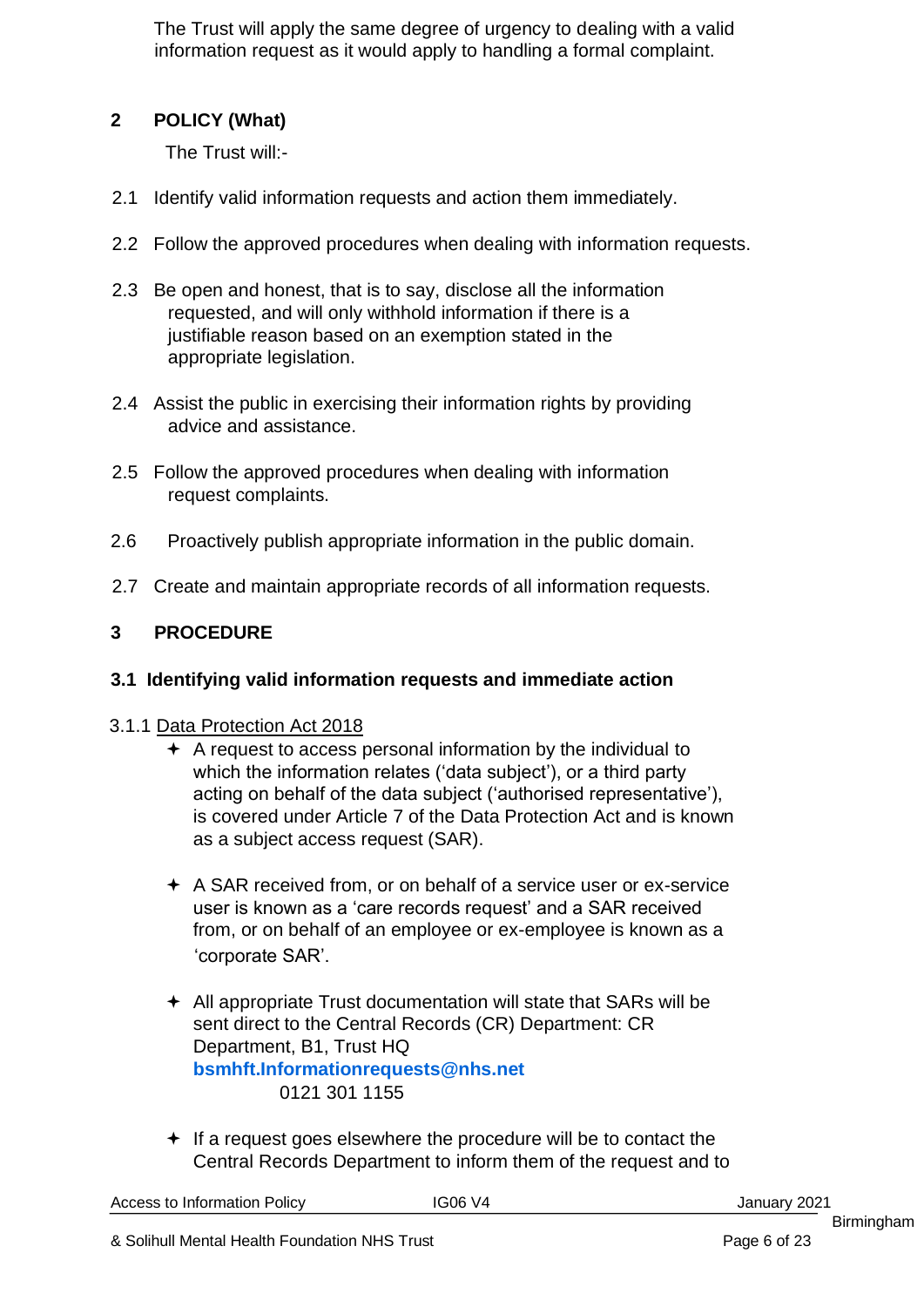send them a copy so they can acknowledge receipt and begin to process the request. A copy will be sent via:-

#### - email to **bsmhft.Informationrequests@nhs.net**

- **,** or
- fax to 0121 301 1103 (contact staff prior to sending to ensure someone is available to collect the request), or - Secure internal post.

#### 3.1.2 Access to Health Records Act 1990 (AHRA)

 A request to access the health records of a deceased service user is covered under the Access to Health Records Act 1990. When such a request is received it will be sent immediately to the CR Department as above.

#### 3.1.3 Environmental Information Regulations 2004 (EIR)

 A request to access environmental information is covered under the EIR<sup>2</sup>. Unlike a SAR or FOI request, an EIR request can be made verbally over the phone or in person. When this happens, the staff member taking the call will put the request in writing on behalf of the applicant. When a EIR is received, the request will be sent immediately to the FOI Office who will acknowledge receipt and begin to process the request: FOI Office, B1 Trust HQ **bsmhft.foioffice@nhs.net**

0121 301 1370

- 3.1.4 Freedom of Information Act 2005 (FOIA)
	- A request to access any information not already covered under sections 3.1.1 – 3.1.3 is covered under the FOIA. When such a request is received it will be sent immediately to the FOI Office as above.

#### 3.1.5 Combination Requests

 $\div$  A request to access information comprising a combination of personal information by the individual to which the information relates and nonpersonal information, and/or environmental information and nonenvironmental information will be sent immediately to the FOI Office as above. The FOI Office will separate out the request and ensure that each element is separated and dealt with under the relevant statutory access

regime. This is important because the test for disclosure under the FOIA / EIR is to the world at large and not just the requester.

#### 3.1.6 Valid Information Requests

 Upon receipt, the IG Office / FOI Office will check the validity of information requests.

Access to Information Policy **IG06 V4** IG06 V4 January 2021  $2$  A description of 'environmental information' is provided in the glossary at section 8.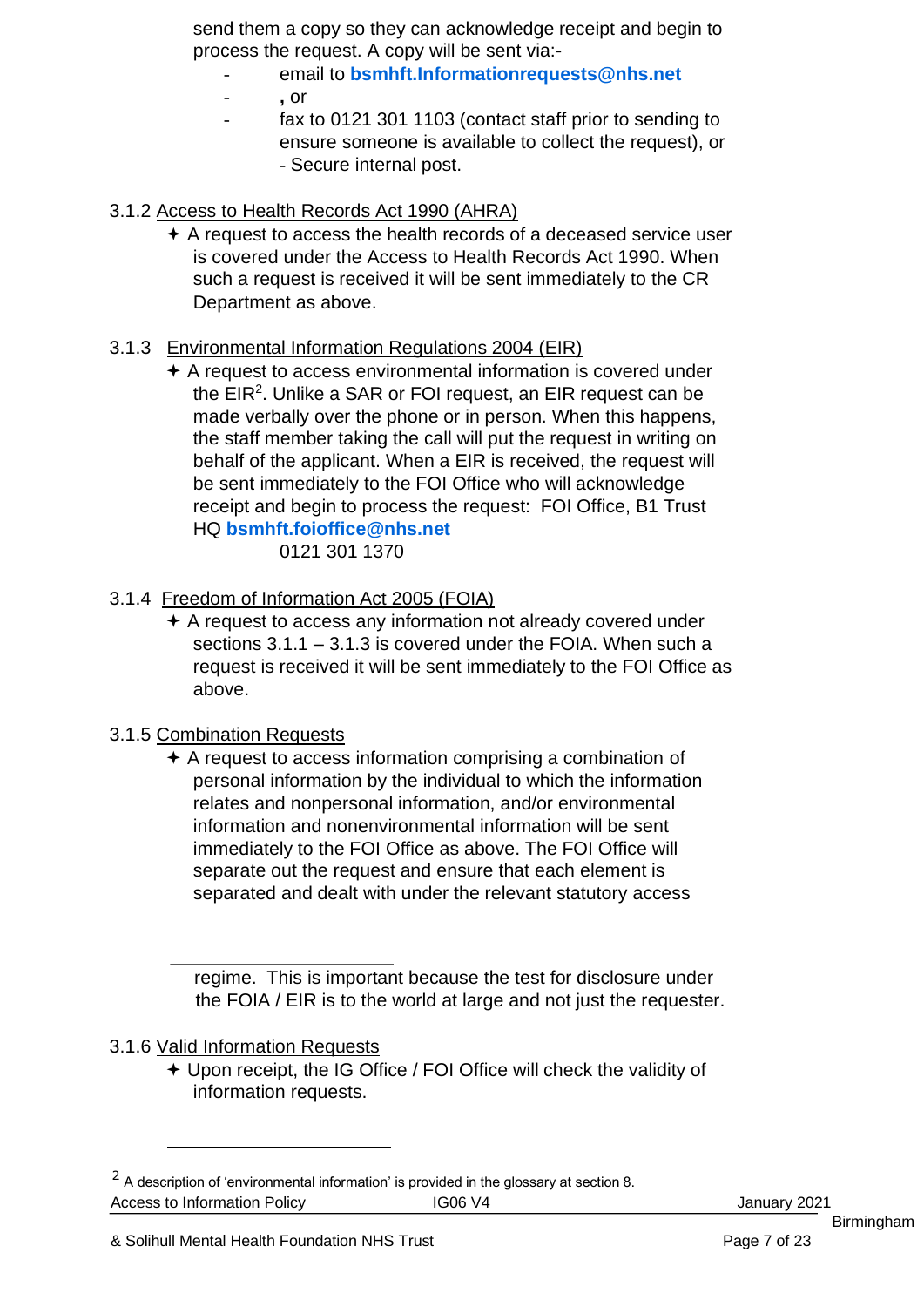| A valid information request must:-                                         | <b>AHRA</b><br>request | <b>SAR</b> | <b>FOIA</b><br>request | <b>EIR</b><br>request  |
|----------------------------------------------------------------------------|------------------------|------------|------------------------|------------------------|
| Be made in any written form e.g.<br>email, fax, letter, application form * | Yes                    | Yes        | Yes                    | <b>Not</b><br>required |
| Provide a name and contact<br>address for further correspondence           | Yes                    | Yes        | Yes                    | Yes                    |
| Provide sufficient information to<br>verify the applicants identify**      | Yes                    | Yes        | <b>Not</b><br>required | <b>Not</b><br>required |
| Be clear what information is being<br>requested ***                        | Yes                    | Yes        | Yes                    | Yes                    |

#### Notes:

\* The applicant does not need to mention the relevant legislation in their request, for example, an information request could form part of general correspondence on another matter such as a compliment or complaint letter.

\*\* The CR Office will only process a SAR / AHRA request when they have received sufficient information to verify the identification of the data subject, or the authorised representative and their entitlement to act on behalf of the data subject.

\*\*\* The applicant may make a request that is very broad (e.g. 'give me a copy of all the information you hold about me'), or that is very precise (e.g. 'give me a copy of the letter you wrote about me yesterday'). However, if an information request is identified to be incomplete or unclear, the IG Office / FOI Office will request whatever reasonable clarifications it requires from the requester before beginning to process the request. The request will be closed if the clarification requested has not been received within 20 working days.

#### 3.1.7 Advice and Assistance

 The Trust will provide reasonable advice and assistance to support potential applicants make valid information requests, for example, a staff member that receives a phone call from an individual asking for access to personal data will ask for a contact address and then send the requester a SAR application form. Note:

although the Trust cannot insist on the use of particular form for making a SAR, the Trust has designed a SAR application form to assist the requester to provide all the information we need to deal with the request. The form is available from the Trust website: [http://www.bsmhft.nhs.uk/about-us/information-rights/data](http://www.bsmhft.nhs.uk/about-us/information-rights/data-protection%20/)[protection /](http://www.bsmhft.nhs.uk/about-us/information-rights/data-protection%20/) 

#### **3.2 Dealing with information requests**

|  |  | <b>Access to Information Policy</b> |  |
|--|--|-------------------------------------|--|
|--|--|-------------------------------------|--|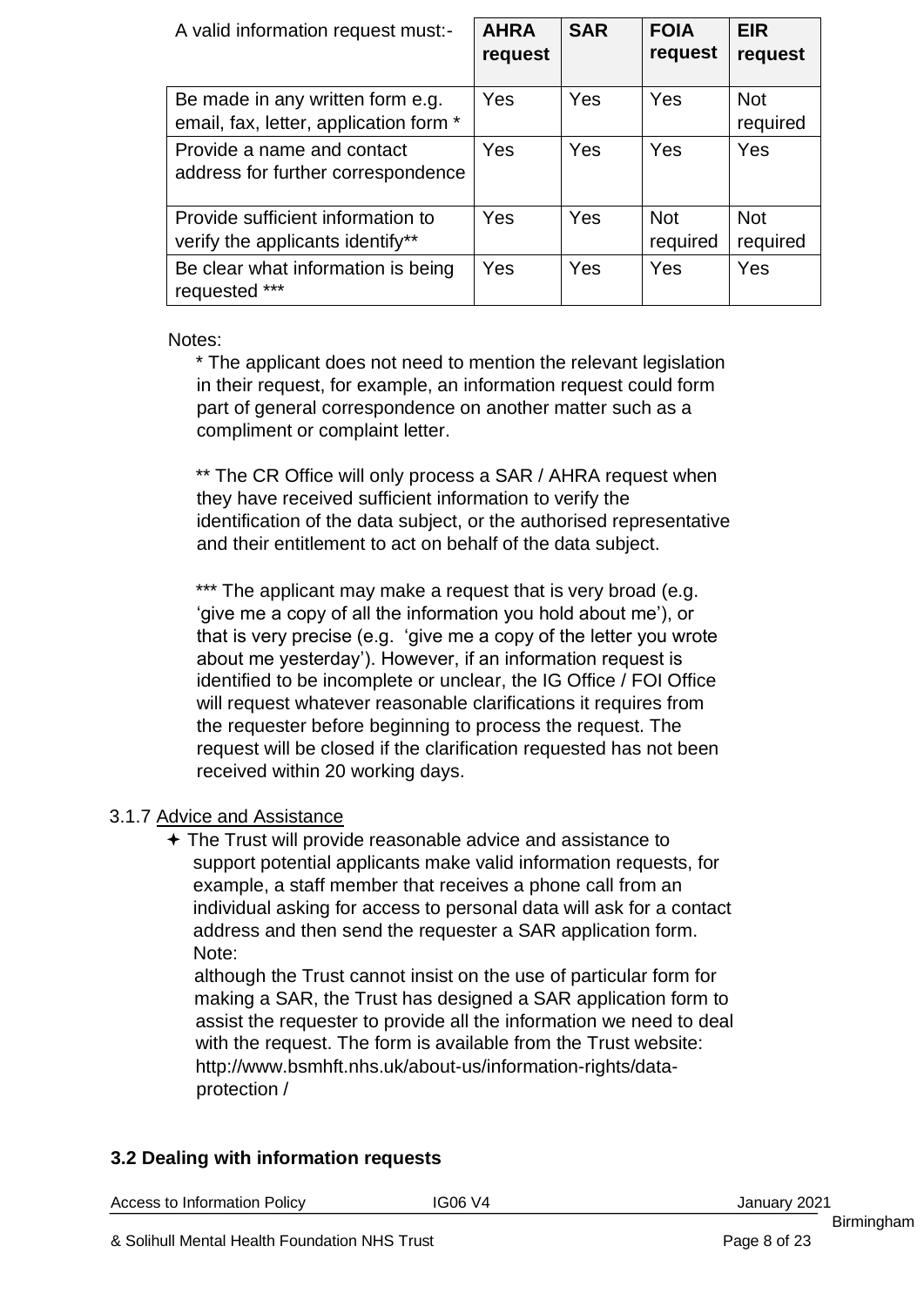#### 3.2.1 Procedures

- After a valid information request has been received and logged, it will be forwarded to the relevant request lead(s) (See 3.3.1), and the approved procedure and guidelines for handling information requests will be followed. SAR / AHRA requests will be dealt with under the Trust's subject access request procedure, and FOI / EIR requests will be dealt with under the Trust's FOI procedure.
- The IG Office will make the most up-to-date version of information request procedures and guidelines available on the IG section of the Trust intranet.

#### 3.2.2 Statutory Timeframes

- $\div$  The Trust will aim to respond to all information requests within the statutory timeframe. This is one month for SAR and AHRA requests and 20 working days for FOI / EIR requests.
- $\div$  The timeframe for dealing with requests will start when the Trust receives it, not when it reaches the CR Department or FOI Office.
- $\div$  The Trust will not view the statutory timeframe as a target but the maximum period in which to respond.

#### 3.2.3 Compliance Breaches

- $+$  In exceptional circumstances, the Trust may find itself unable to meet the statutory timeframes. In such circumstances the CR Department / FOI Office will:
	- communicate regularly with the applicant by whatever means appropriate to apologise for any delay and to keep them informed of progress, and
	- release any information that has already located and approved for disclosure, and
	- Escalate as appropriate, for example, the CR Department will inform the Head of Information Governance, Deputy Caldicott Guardian/ Medical Director if a SAR breach is the result of a clinical delay that requires intervention.
- $\div$  The request lead is responsible for informing the CR Department if a SAR or AHRA request is likely to breach no later than 5 working days from the request deadline.
- The FOI Office will inform the appropriate executive lead if information has not been received for a FOI / EIR request on the 18<sup>th</sup> working day of the request.
- $\div$  The Trust will not deliberately destroy any information which is the subject of a current information request. This is a serious criminal offence and the staff member involved will carry individual liability for any legal action arising.

#### 3.2.4 Information held by other public authorities

 $+$  If the Trust does not hold all or part of the information requested but is aware that another public authority might do so, the Trust will write to the requester advising them that the information may be held by another authority, and will provide the contact details of the public authority which is believed to hold the information.

The Trust should not request information from another authority<br>January 2021 January 2021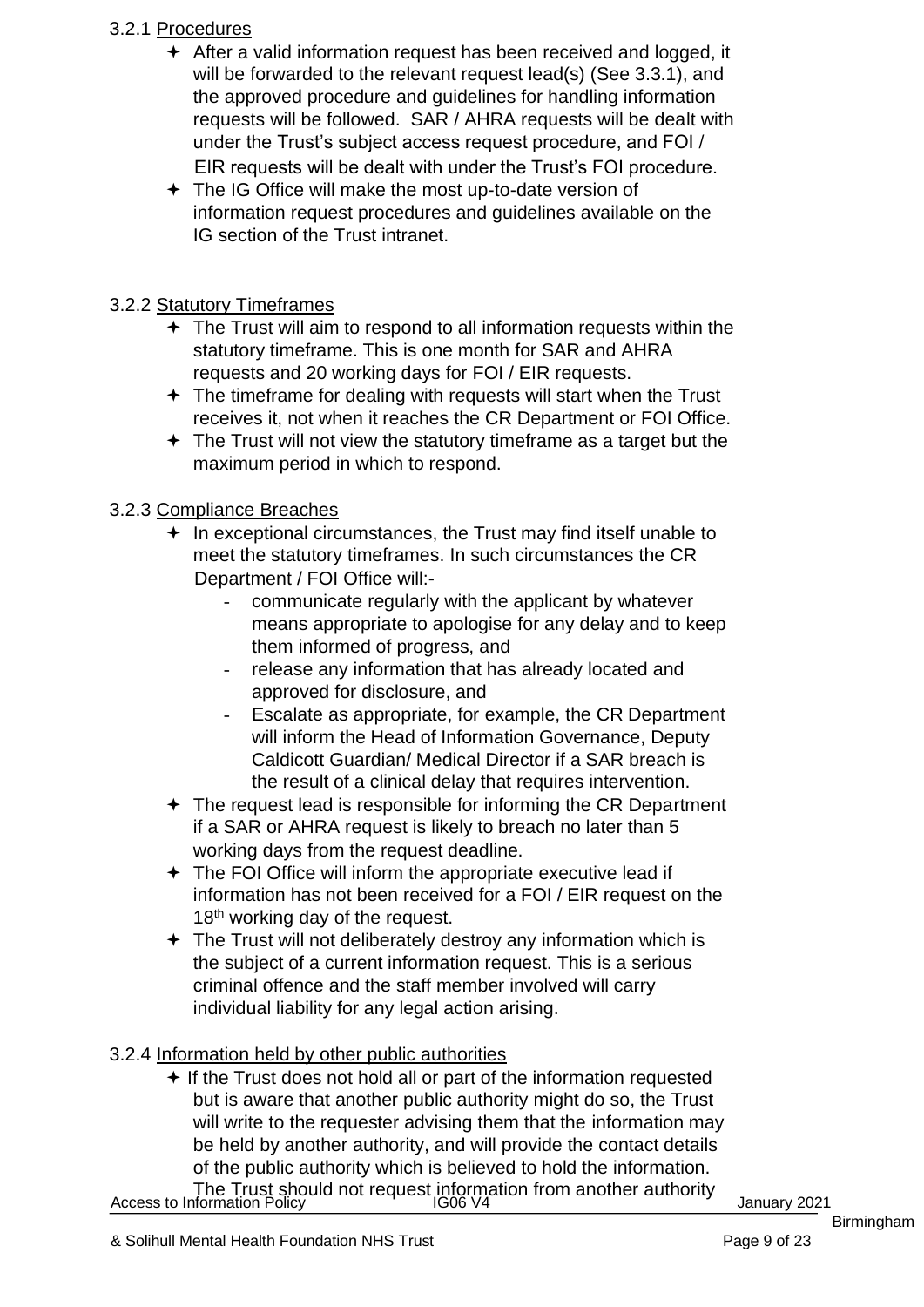on the requester's behalf; the requester must contact the other authority directly.

#### 3.2.5 Information held by non-public authority contractors

 $+$  If information requested is held by a non-public authority contractor on behalf of the Trust, the request lead will request this information or relevant advice from the contractor as soon as possible to prevent delay. Note: the Trust is responsible for compliance with statutory access regimes and making the final decision on disclosure, not third parties.

#### 3.2.6 Information format

- $\div$  If the requester specifies a preferred format for the information requested, the request lead will comply with this request unless it is impractical to do so. If it is impractical to do so, or a preferred format is not specified, the Trust will communicate the information in a format that it considers most reasonable.
- $\div$  If it is agreed that a requester or an authorised representative may physically inspect information on Trust premises, the request lead will consider whether access will be supervised by an appropriate member of staff or lay manager.

### **3.3 Locating and reviewing information for disclosure**

#### 3.3.1 Request leads

 All Trust departments that hold information regularly requested under the FOIA or EIR will have a nominated department FOI lead responsible for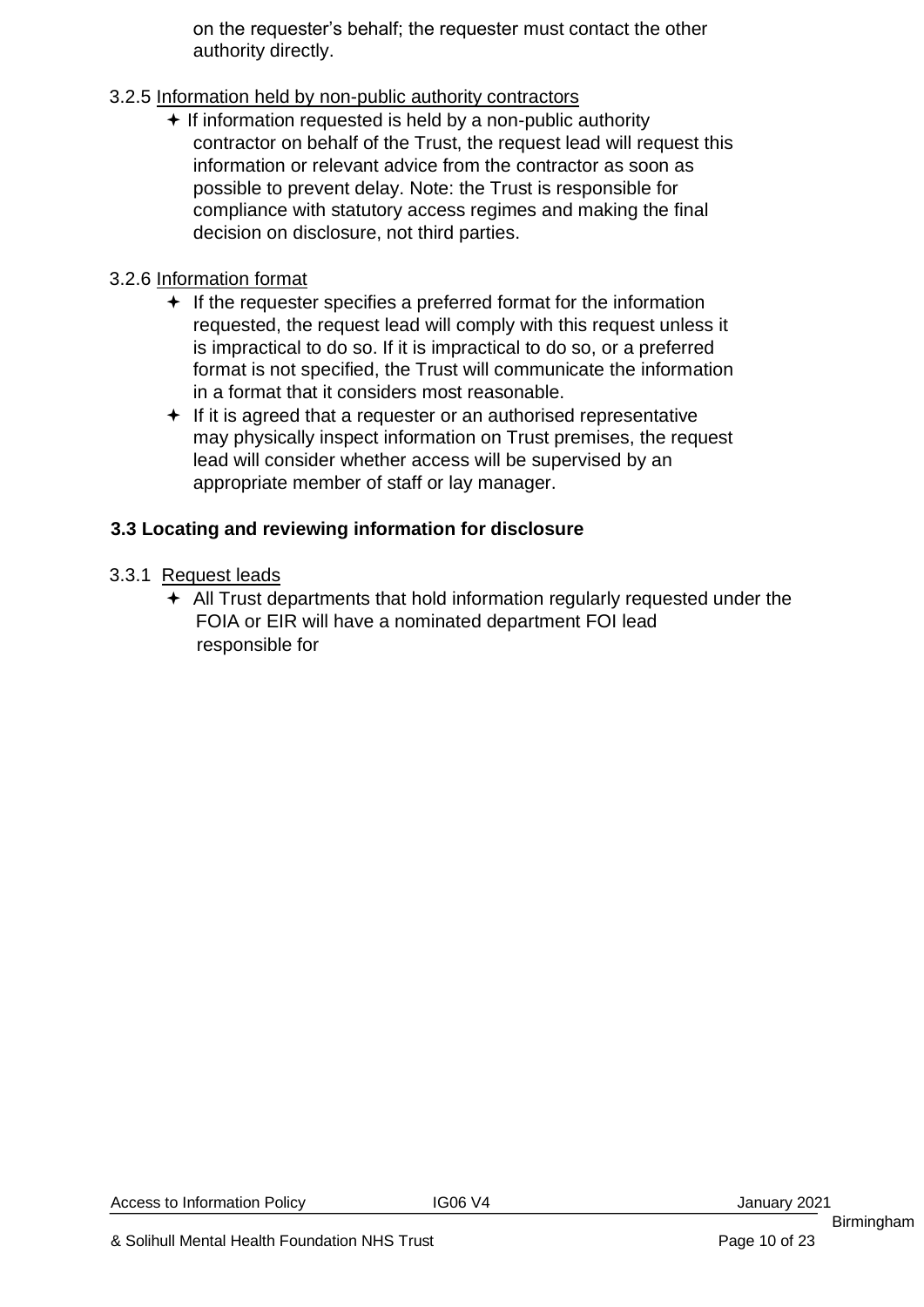locating information requested, reviewing for disclosure and preparing a draft response for executive lead sign off. The department FOI lead may delegate tasks but retains this responsibility. Specific guidance for department FOI leads is available from the IG section on the Trust intranet.

- $\div$  A nominated responsible clinician or line manager retains ultimate responsibility for locating and reviewing information to disclose in response to a SAR or AHRA request. The responsible clinician or line manager will normally be the most recent staff member responsible for, or in charge of the data subject, but will otherwise by nominated by the CR Department in consultation with relevant staff such as a clinical director. The nominated responsible clinician or line manager may delegate information request tasks (for example to care records administrators) but retains this responsibility. Detailed guidance on preparing and disclosing information under the GDPR is available from the IG section on the Trust intranet and includes guidance on making decisions on disclosing third party information that is likely to cause harm if disclosed.
- SARs from current or former staff members are the responsibility of the staff members current, or last direct line manager regardless of whether the scope of the SAR falls outside the time they have been managing them.
- The request lead will always work on basis that all information requested will be dislosed, and information will only be withheld if there is a justifiable reason based on an exemption stated in the appropriate legislation.
- 3.3.2 The appropriate executive lead retains ultimate responsibility for determining what information to disclose in response to a FOI / EIR request.
- 3.3.3 The request lead will review all information located for disclosure on a case by case basis. This is particularly important for requests for information containing personal information as inappropriate disclosure could constitute a breach of the GDPR.
- 3.3.4 The request lead may withhold information where it believes an exemption as defined in the appropriate legislation applies and can be justified<sup>3</sup>. In general, information may be exempt because of its nature or because of the effect its disclosure is likely to have.
- 3.3.5 If information is withheld in reliance on an exemption, the Trust will:
	- release as much information requested as it can, including the use of redaction to block out information that is to be withheld, and
	- Inform the applicant whether the information is held, why it is being withheld and the exemption(s) that is being relied on. However, the Trust will not confirm or deny whether information is held if doing so will

<sup>&</sup>lt;sup>3</sup> 'If challenged, you must be prepared to defend to the Information Commissioner's Office or a court your decision to apply an exemption. It is therefore good practice to ensure that such a decision is taken at a suitably senior level in your organisation and that you document the reasons for it.' (Subject access code of practice, ICO)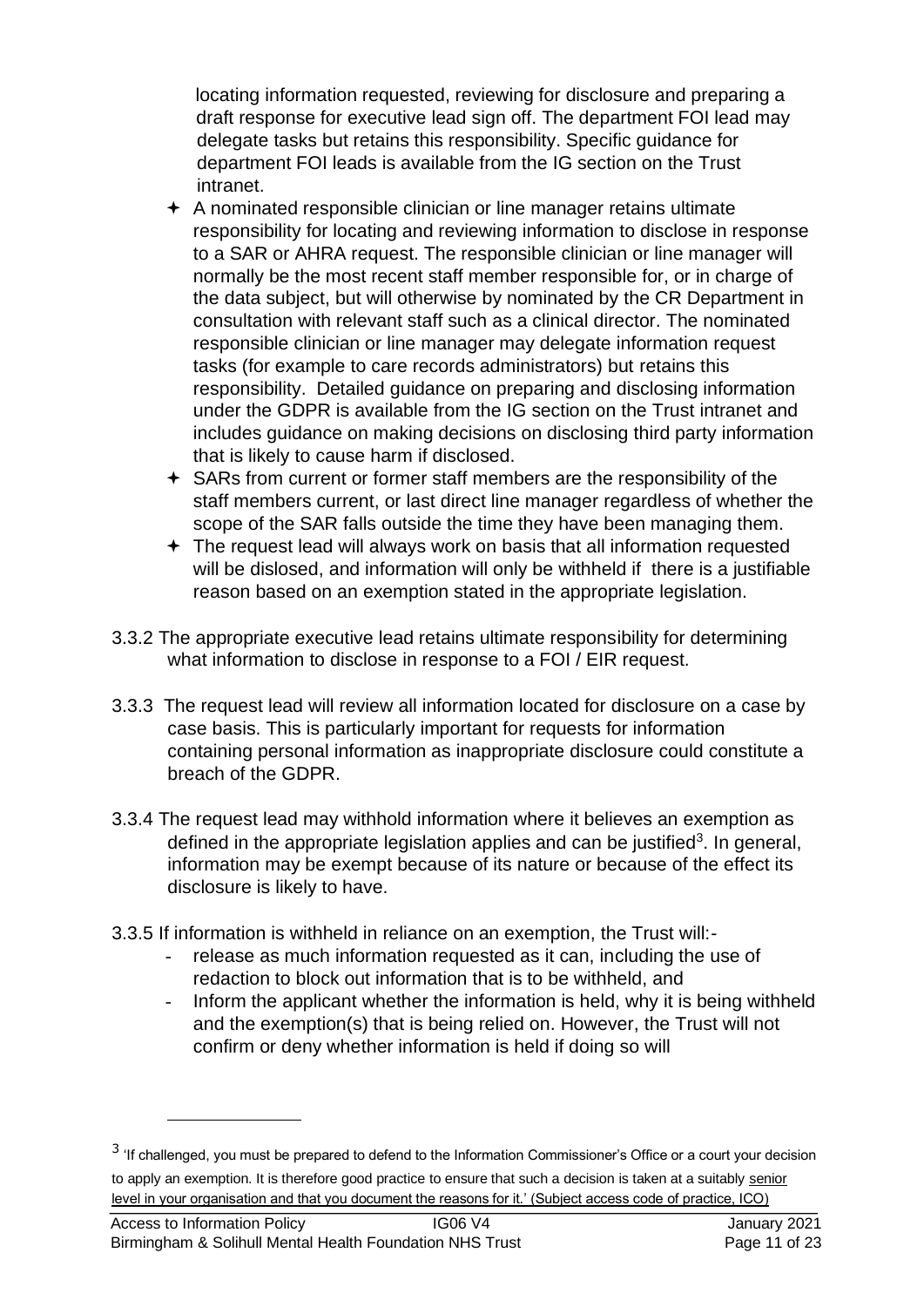inadvertently disclose sensitive information such as the identity of a third party.

- 3.3.7 The existence of protective markings such as 'commercial in confidence', or contractual terms that claim to restrict the disclosure of information will not be reasons in themselves to withhold information.
- 3.3.8 If the request lead estimates that the cost of complying with a FOI / EIR request will exceed the appropriate cost / time limit established by the relevant regulations at the time, for example, because the request would require an extensive search in a number of locations, the Trust will inform the requester and provide reasonable advice and assistance to refine (change or narrow) their request. This will generally involve explaining why the limit would be exceeded and what information, if any, may be available within the limits.

#### **3.4 Information request complaints**

- 3.4.1 Complaints relating to SAR / AHRA requests will be dealt with under the Trust's complaints policy, unless the SAR/ AHRA relates to a non-client, in which case the IG Office will deal with the complaint.
- 3.4.2 Complaints relating to FOI / EIR requests will be dealt with through an internal review process that falls outside the usual NHS complaints procedure. Unless the requester's complaint relates to a specific matter, the internal review will review the Trust's decision based on an examination of the process undertaken as well as the response. The requester does not need to expressively ask for a review of the decision in order for the review process to be instigated. The FOI Office will co-ordinate the internal review and will make the appropriate executive lead aware when it has been instigated.
- 3.4.3 The Trust aims to bring complaints to a swift and satisfactory conclusion to all parties concerned, and aims to inform the applicant of the outcome of the review within 20 working days in most cases, or 40 working days in exceptional circumstances.
- 3.4.4 3.4.1 and 3.4.2 will be the Trust's final escalation points relating to information request complaints. This means that if anyone remains dissatisfied with the outcome, they will have the right to complain to the Information Commissioner's Office (ICO).

### **3.5 Publishing information in the public domain**

- 3.5.1 The FOI Lead will develop and manage the publication scheme on the Trust website in accordance with the requirements of the FOIA and any relevant ICO guideline at the time.
- 3.5.2 Information published via the publication scheme will be kept up to date according to a documented maintenance schedule.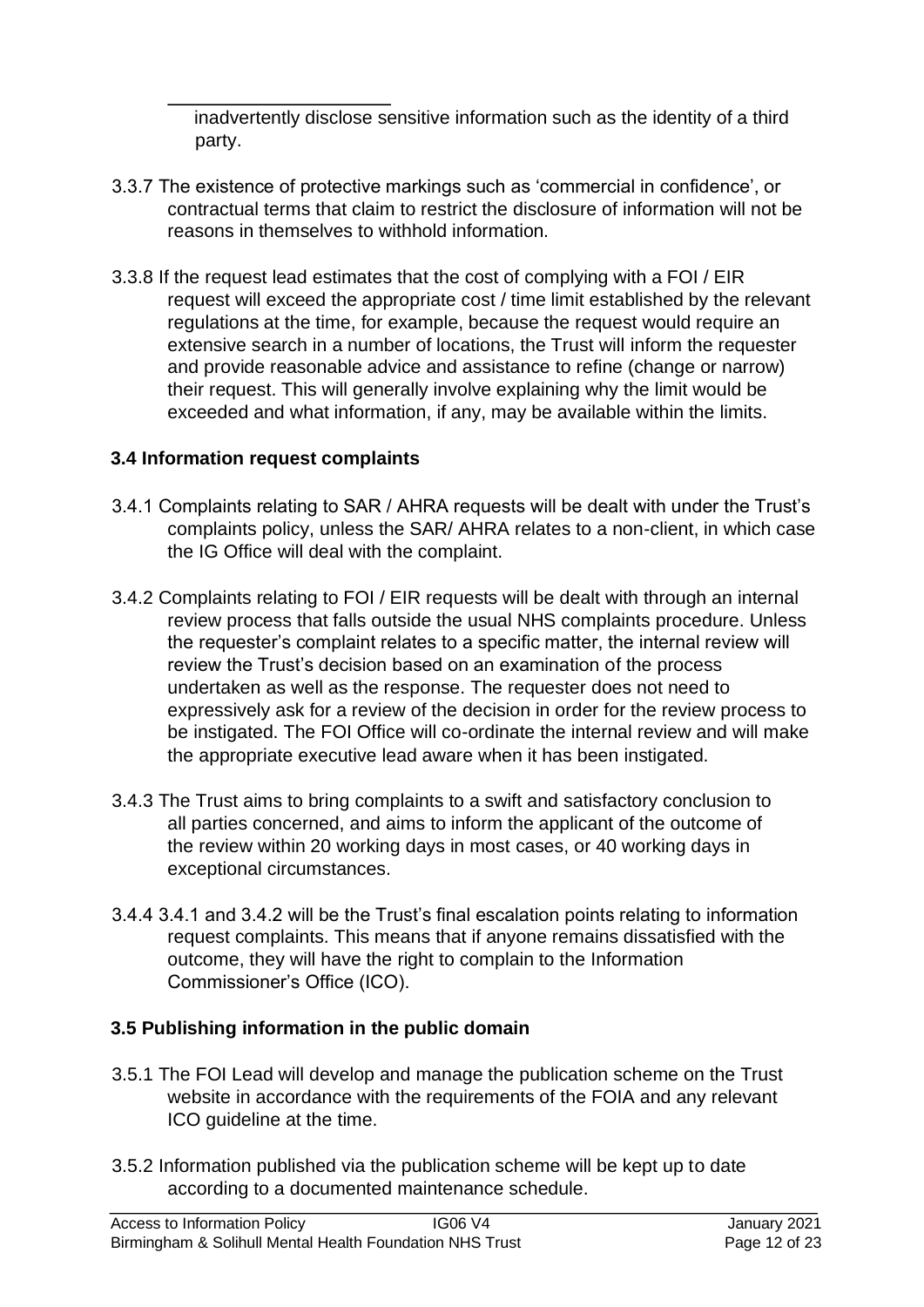- 3.5.3 Information published via the publication scheme will be made available in electronic form and free of charge where it is reasonable to do so.
- 3.5.4 The Trust will be proactive in publishing information that supports the Trust's transparency goals and obligations via the publication scheme and on the Trust's public website.
- 3.5.5 The Trust will publish all datasets requested under the FOIA via the publication scheme in accordance with the requirements of the FOIA and relevant ICO guideline at the time. All datasets will be published in a reusable format and under the Open Government License where it is reasonable to do so.

### **3.6 Record-keeping**

- 3.6.1 The CR Department / FOI Office will maintain records of all information requests (including case files for all valid information requests and master logs) for the purposes of:-
	- tracking and monitoring requests and ensuring compliance,
	- providing an audit trail of how requests have been dealt with and responded to,
	- ensuring consistency in the application of exemptions and
	- Supplying management information for future planning purposes.
- 3.6.2 A copy of all information disclosed will be retained on the information request case file.

#### **3.7 Training and Awareness**

- 3.7.1 The CR Department / FOI Office have responsibility for the training and awareness of information legislation for staff, covering the following subjects:- - Personal responsibilities for all staff, e.g. identifying a request.
	- Relevant Trust policies and procedures compliance with the legislation.
	- Individuals rights (access to information and compliance with the principles).
	- Specific training for staff groups with defined responsibilities within the processes.

#### **4 ROLES AND RESPONSIBILITIES**

- 4.1 Caldicott Guardian
	- The medical director is the Caldicott Guardian. The Caldicott Guardian is accountable for compliance with statutory access regimes established by the Data Protection Act 2018 (DPA) and Access to Health Records Act 1990 (AHRA).
- 4.2 Head of Communications and Marketing
	- <sup>+</sup> Is accountable for compliance with statutory access regimes established by the Freedom of Information Act 2000 (FOIA) and Environmental Information Regulations 2004 (EIR).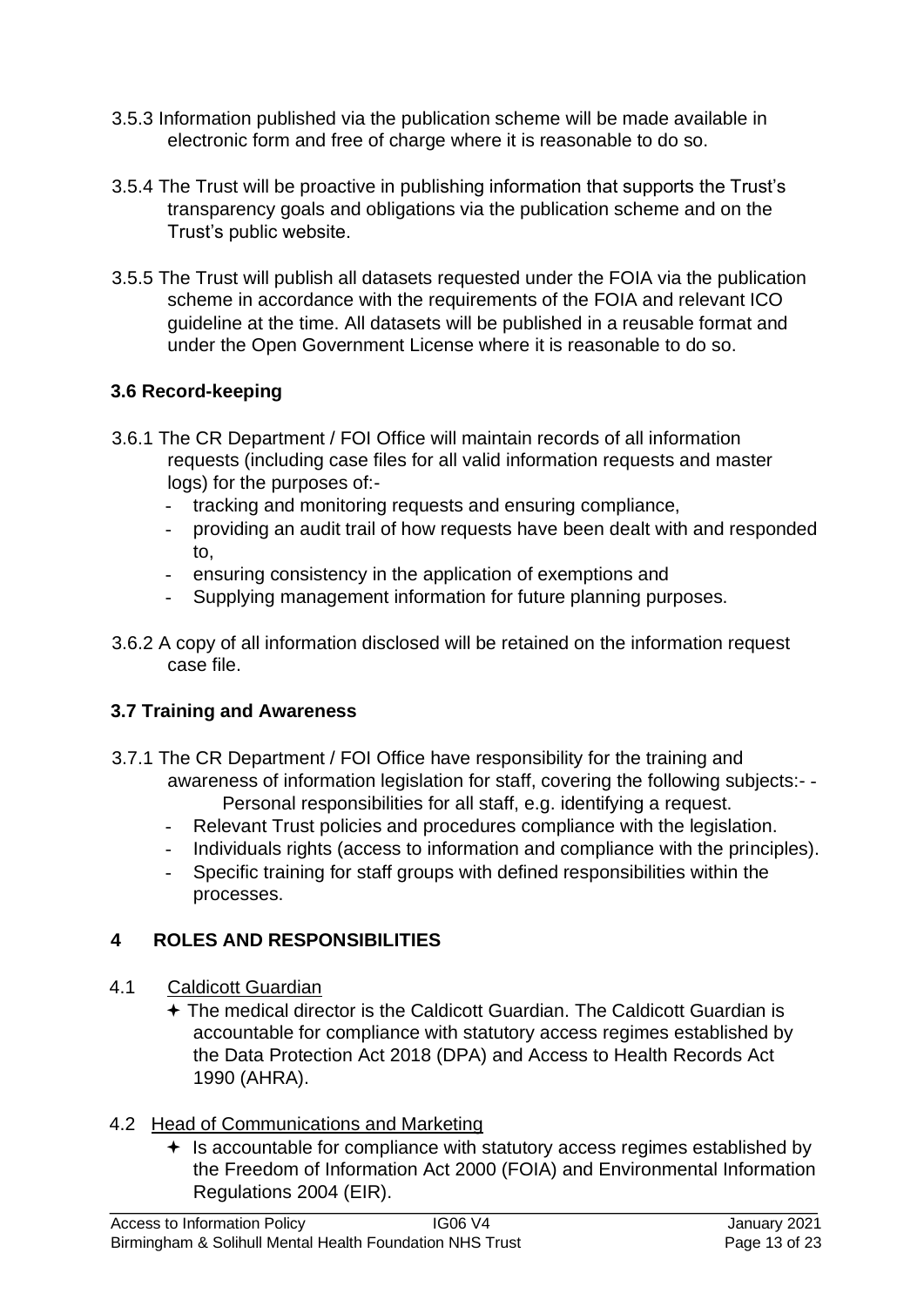#### 4.3 Head of Information Governance

This role leads the IG agenda for the Trust and has day to day operational responsibility for all aspects of Information Governance including Data Protection and AHRA compliance. The Head of Information Governance also acts as the Trust's Data Protection Officer.

#### 4.4 FOI lead

This role has day to day operational responsibility for FOIA and EIR compliance.

- 4.5 Request Leads
	- *Responsible clinicians / line managers of data subjects* 
		- Responsible for locating, reviewing and determining what information to disclose in response to a SAR / AHRA request assigned to them.
	- *Department FOI Leads* 
		- Responsible for locating information requested and preparing draft responses for FOI / EIR requests assigned to them.
- 4.6 Trust Solicitors
	- **← Responsible for providing legal advice on information requests when** requested, for example, the use of certain exemptions to withhold information under FOIA.

#### 4.7 Communications & Marketing Managers

- **★ Responsible for providing communications advice on information requests** when requested, for example, reviewing responses to FOI / EIR requests that relate to high profile subject areas in the media.
- 4.8 Care Records Staff
	- **★ Responsible for supporting the SAR/ AHRA process and request leads by** locating, copying, monitoring, chasing for responses, sending copy records and liaising with third parties for consultation where needed.
- 4.9 All Staff
	- $\triangle$  Responsible for identifying valid information requests and immediately processing them in accordance with section 3.1 of this policy. In addition, all staff is required to undertake mandatory information governance training on an annual basis and are responsible for data subject confidentiality for personal information that they handle during the course of their work.

### **5 DEVELOPMENT AND CONSULTATION PROCESS**

| <b>Consultation summary</b>                         |  |  |  |  |
|-----------------------------------------------------|--|--|--|--|
| Date policy issued for consultation<br>January 2021 |  |  |  |  |
| Number of versions produced for consultation        |  |  |  |  |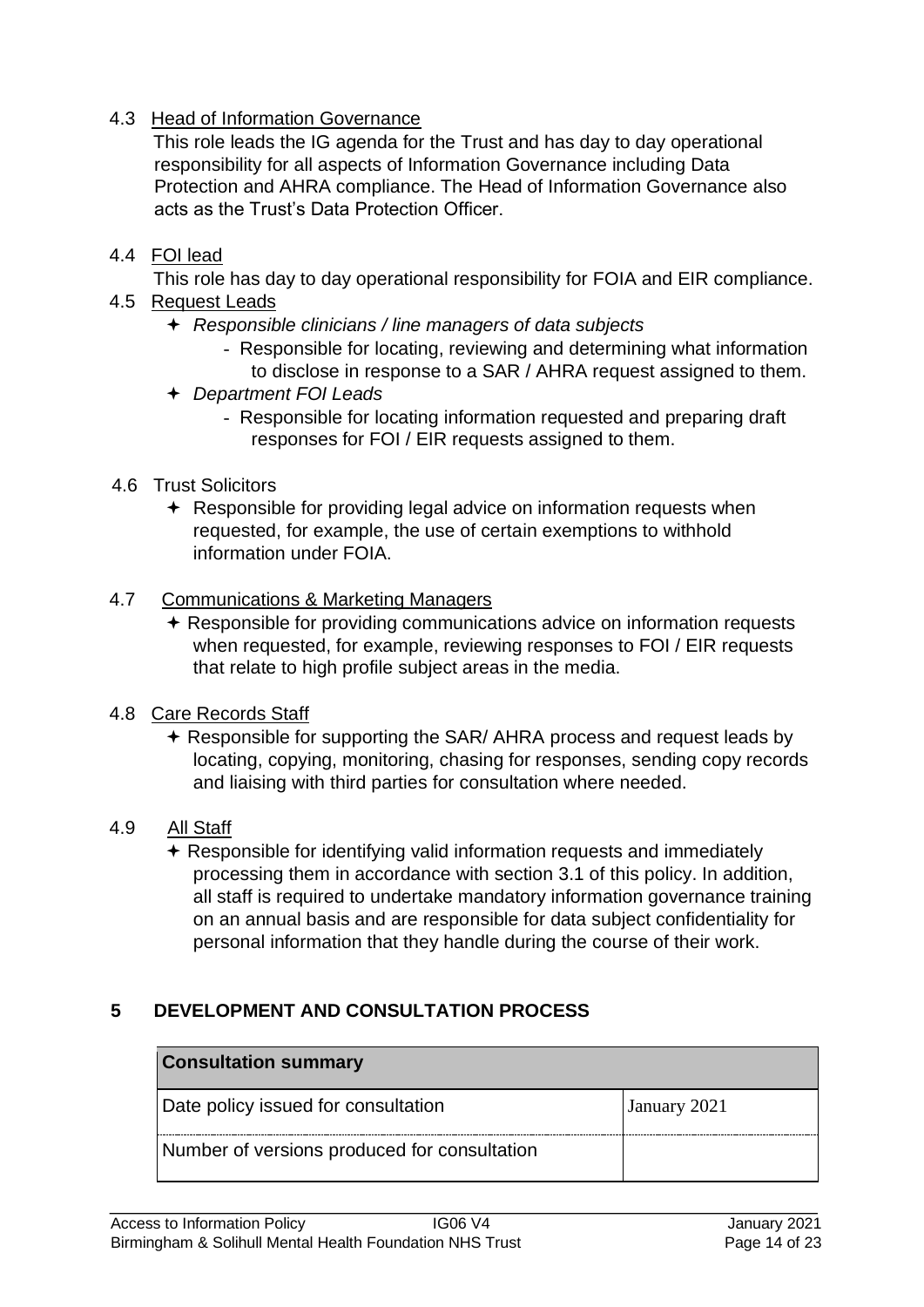| Committees or meetings where this policy was formally discussed |                            |                           |  |  |
|-----------------------------------------------------------------|----------------------------|---------------------------|--|--|
| 9.9.2020<br><b>Information Governance Steering Group</b>        |                            |                           |  |  |
| Where else<br>presented                                         | <b>Summary of feedback</b> | <b>Actions / Response</b> |  |  |
|                                                                 |                            |                           |  |  |
|                                                                 |                            |                           |  |  |

# **6 REFERENCE DOCUMENTS**

#### Acts / Regulations

- General Data Protection Regulations and Working Party 29 guidance
- Access to Health Records Act 1990
- Data Protection Act 2018
- Human Rights Act 1998
- Freedom of Information Act 2000
- The Data Protection (Subject Access) (Fees and Miscellaneous Provisions) Regulations 2000
- The Data Protection (Subject Access Modification) (Health) Order 2000
- Environmental Information Regulations 2004
- The Freedom of Information and Data Protection (Appropriate Limit and Fees) Regulations 2004.

#### Trust Policies

- Care Records Management Policy
- Complaints Policy
- Corporate Records Management Policy
- Freedom of Information Act 2000
- IG Assurance Policy
- Confidentiality Policy

#### Trust Procedures

- Freedom of Information Act 2000 procedures
- Guidance on preparing and disclosing information under the General Data Protection Regulations (GDPR).
- Information legislation request under chapters 2 and 3 of the General Data Protection Regulation (GDPR) and access to health records legislation.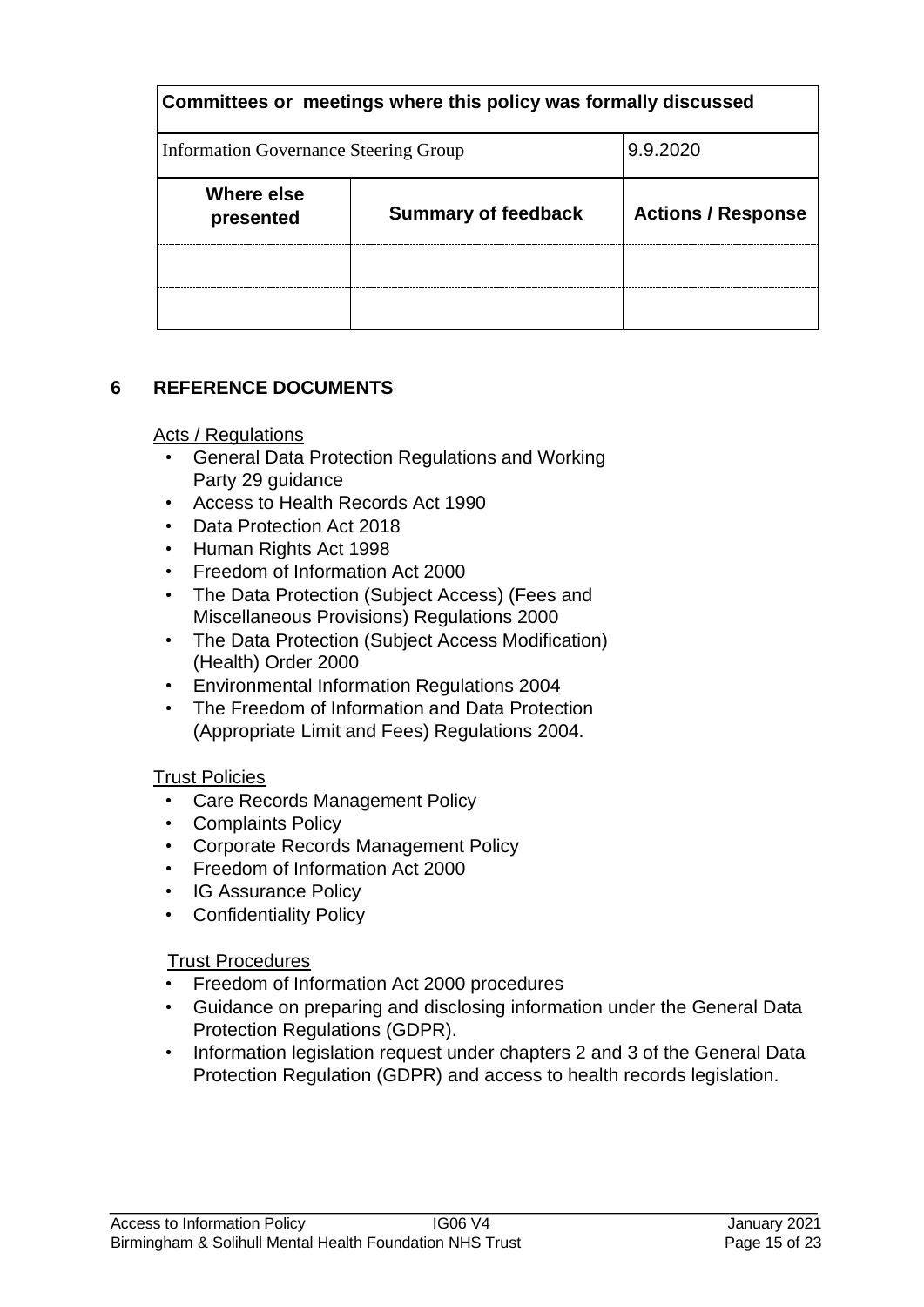# **7 BIBLIOGRAPHY**

- Guidance for Access to Health Records Requests, Department of Health
	- + Subject Access Code of Practice, Information Commissioner's Office
- The Guide to Freedom of Information, Information Commissioner's Office

#### **8 GLOSSARY**

| <b>Termination</b>           | <b>Definition</b>                                                                                                                                                                                                                                                                                                                                                                                                                                                                                                                                                                                                                                                                                                                                                                                                                                                                                     |
|------------------------------|-------------------------------------------------------------------------------------------------------------------------------------------------------------------------------------------------------------------------------------------------------------------------------------------------------------------------------------------------------------------------------------------------------------------------------------------------------------------------------------------------------------------------------------------------------------------------------------------------------------------------------------------------------------------------------------------------------------------------------------------------------------------------------------------------------------------------------------------------------------------------------------------------------|
| Authorised<br>Representative | Where the data subject, or legal appointee, asks<br>someone to act on behalf of them, e.g. solicitors or family<br>members.                                                                                                                                                                                                                                                                                                                                                                                                                                                                                                                                                                                                                                                                                                                                                                           |
| Data Subject                 | The Data Subject is a living individual to whom personal<br>data relates. The Act does not count as a data subject an<br>individual who has died or who cannot be identified or<br>distinguished from others.                                                                                                                                                                                                                                                                                                                                                                                                                                                                                                                                                                                                                                                                                         |
| <b>Datasets</b>              | Information comprising a collection of information held in<br>electronic form where all or most of the information in the<br>$\text{collection}$ –<br>has been obtained or recorded for the purpose of<br>(a)<br>providing a public authority with information in connection<br>with the provision of a service by the authority or the<br>carrying out of any other function of the authority,<br>is factual information which -<br>(b)<br>is not the product of analysis or interpretation other<br>(i)<br>than calculation, and<br>is not an official statistic (within the meaning given<br>(ii)<br>by section 6(1) of the Statistics and Registration Service<br>Act<br>2007), and<br>(c) Remains presented in a way that (except for the<br>purpose of forming part of the collection) has not been<br>organised, adapted or otherwise materially altered since it<br>was obtained or recorded. |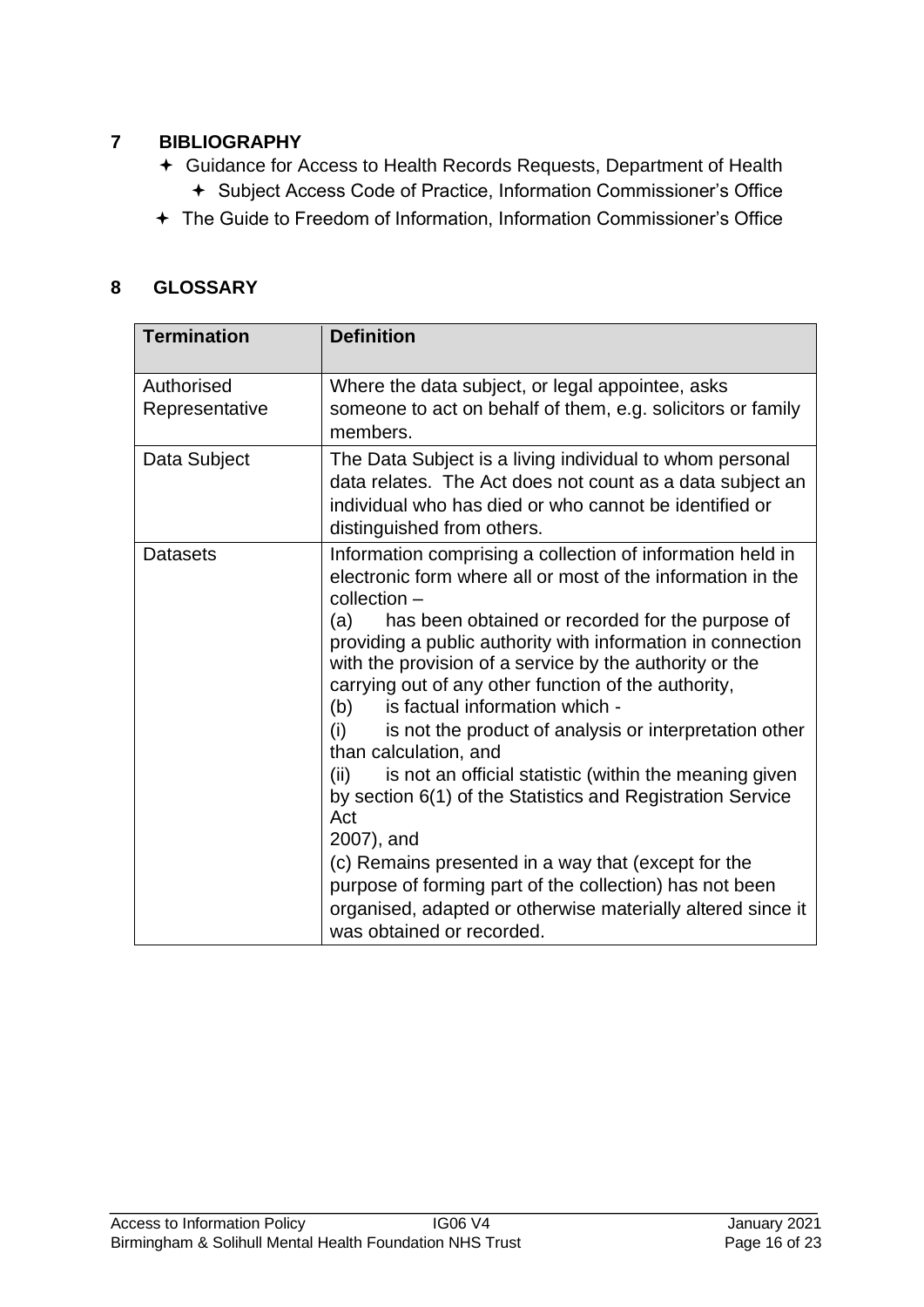| Environmental<br>Information | Environmental information is any information that is, about,<br>concerning, or relating to $-$ the various definitions<br>contained in the EIR:<br>(a)<br>state of the elements of the environment, such as air<br>and atmosphere, water, soil, land, landscape and natural<br>sites including wetlands, coastal and marine areas,<br>biological diversity and its components. (b)<br>factors,<br>such as substances, energy, noise, radiation or waste,<br>including radioactive waste, emissions, discharges and<br>other releases into the environment, affecting or likely to<br>affect the elements of the environment referred to in (a);<br>Measures (including administrative measures), such<br>(c)<br>as policies, legislation, plans, programmes, environmental<br>agreements, and activities affecting or likely to affect the<br>elements and factors referred to in (a) and (b). (d) reports<br>on the implementation of environmental legislation;<br>cost-benefit and other economic analyses and<br>(e)<br>assumptions used within the framework of the measures<br>and activities referred to in (c); and<br>(f)<br>the state of human health and safety, including the<br>contamination of the food chain, where relevant, conditions<br>of human life, cultural sites and built structures |
|------------------------------|----------------------------------------------------------------------------------------------------------------------------------------------------------------------------------------------------------------------------------------------------------------------------------------------------------------------------------------------------------------------------------------------------------------------------------------------------------------------------------------------------------------------------------------------------------------------------------------------------------------------------------------------------------------------------------------------------------------------------------------------------------------------------------------------------------------------------------------------------------------------------------------------------------------------------------------------------------------------------------------------------------------------------------------------------------------------------------------------------------------------------------------------------------------------------------------------------------------------------------------------------------------------------------------------------------------|
|                              | inasmuch as they are or may be affected by the state of the<br>elements of the environment referred to in (a) or, through<br>those elements, by any of the matters referred to in (b) and<br>(c);                                                                                                                                                                                                                                                                                                                                                                                                                                                                                                                                                                                                                                                                                                                                                                                                                                                                                                                                                                                                                                                                                                              |
| Exemption                    | There are 23 exemptions in the Freedom of Information Act<br>under which a request for information may be refused.<br>Some exemptions are 'absolute'- if the exemption applies<br>then there is no obligation to release the requested<br>information. For other exemptions, public authorities are<br>required to assess the balance of the public interest for and<br>against disclosure. These exemptions are often referred to<br>as 'qualified'.                                                                                                                                                                                                                                                                                                                                                                                                                                                                                                                                                                                                                                                                                                                                                                                                                                                          |
| Information                  | The UK's independent authority set up to uphold                                                                                                                                                                                                                                                                                                                                                                                                                                                                                                                                                                                                                                                                                                                                                                                                                                                                                                                                                                                                                                                                                                                                                                                                                                                                |
| Commissioner's               | information rights in the public interest, promoting openness                                                                                                                                                                                                                                                                                                                                                                                                                                                                                                                                                                                                                                                                                                                                                                                                                                                                                                                                                                                                                                                                                                                                                                                                                                                  |
| <b>Office</b>                | by public bodies and data privacy for<br>individuals. The ICO enforces the application of legislation<br>governing and access to, and management of information.                                                                                                                                                                                                                                                                                                                                                                                                                                                                                                                                                                                                                                                                                                                                                                                                                                                                                                                                                                                                                                                                                                                                               |
|                              | Information Requests Request for information from an individual which falls under<br>the remit of FOI, DPA, EIR or AHRA.                                                                                                                                                                                                                                                                                                                                                                                                                                                                                                                                                                                                                                                                                                                                                                                                                                                                                                                                                                                                                                                                                                                                                                                       |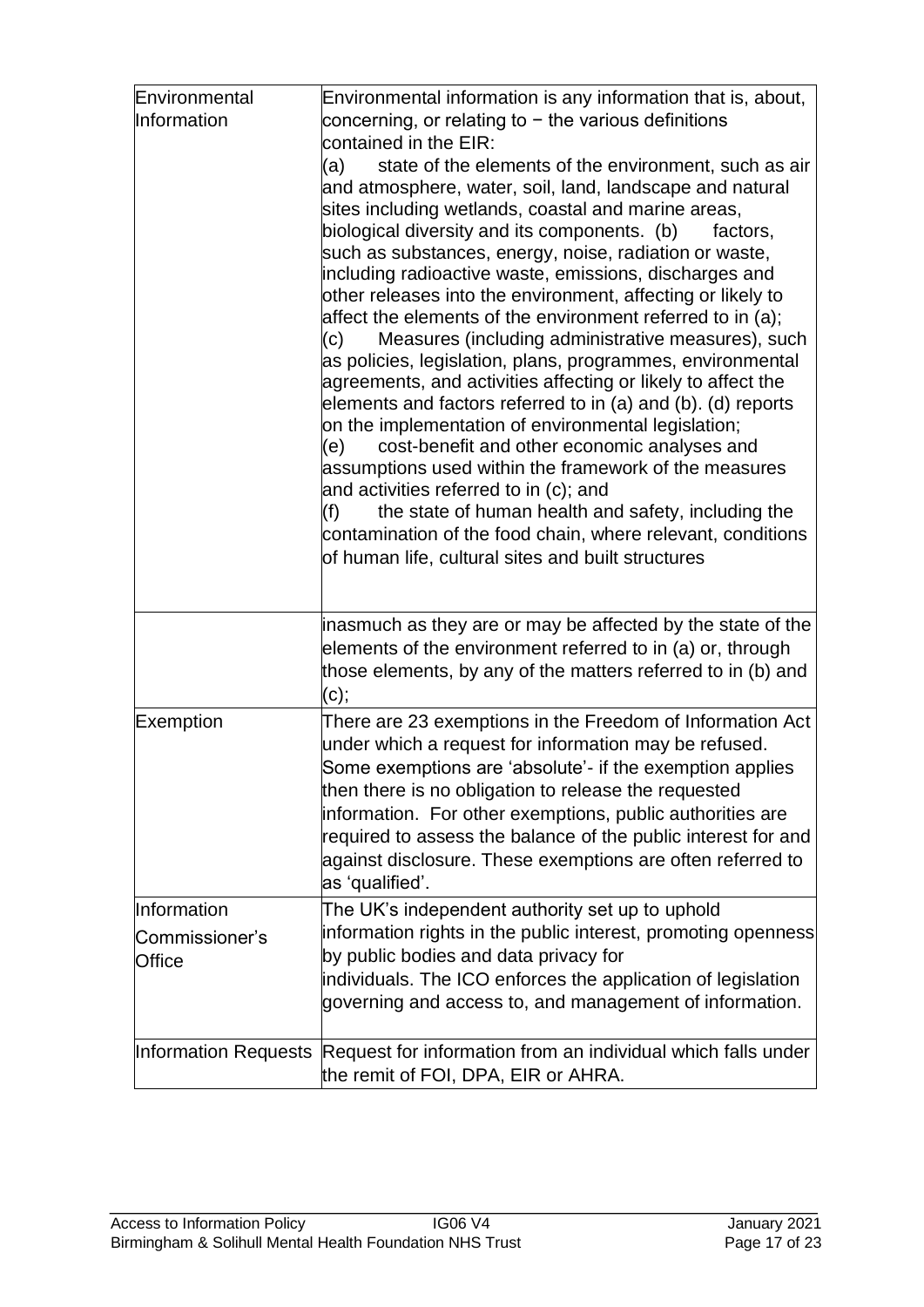| <b>Information Request</b><br>Complaints | Any written statement from an applicant expressing<br>dissatisfaction with the Trust's response or handling of the<br>request to a valid information request as an information<br>request complaint ('complaint'). The requester does need<br>not to expressively ask for a review of the decision in<br>order for the appropriate procedure to be instigated. |
|------------------------------------------|----------------------------------------------------------------------------------------------------------------------------------------------------------------------------------------------------------------------------------------------------------------------------------------------------------------------------------------------------------------|
| Personal Information                     | Data which relates to a living individual who can be<br>identified from that data or from data and from other<br>information which is in the possession of, or likely to come<br>into the possession of the data controlled (e.g. our Trust).                                                                                                                  |
| <b>Publication Scheme</b>                | A requirement of FOI requirement organisations to adopt<br>and maintain a scheme so that information can be<br>routinely made available to the public.                                                                                                                                                                                                         |

# **9 AUDIT AND ASSURANCE**

| Element to be   Lead<br>monitored    |            | Tool                                             | <b>Frequency</b> | <b>Reporting</b><br><b>Committee</b> |
|--------------------------------------|------------|--------------------------------------------------|------------------|--------------------------------------|
| Information<br>request<br>compliance | Head of IG | Information<br>request master<br>log and reports | Quarterly        | <b>IGAG</b>                          |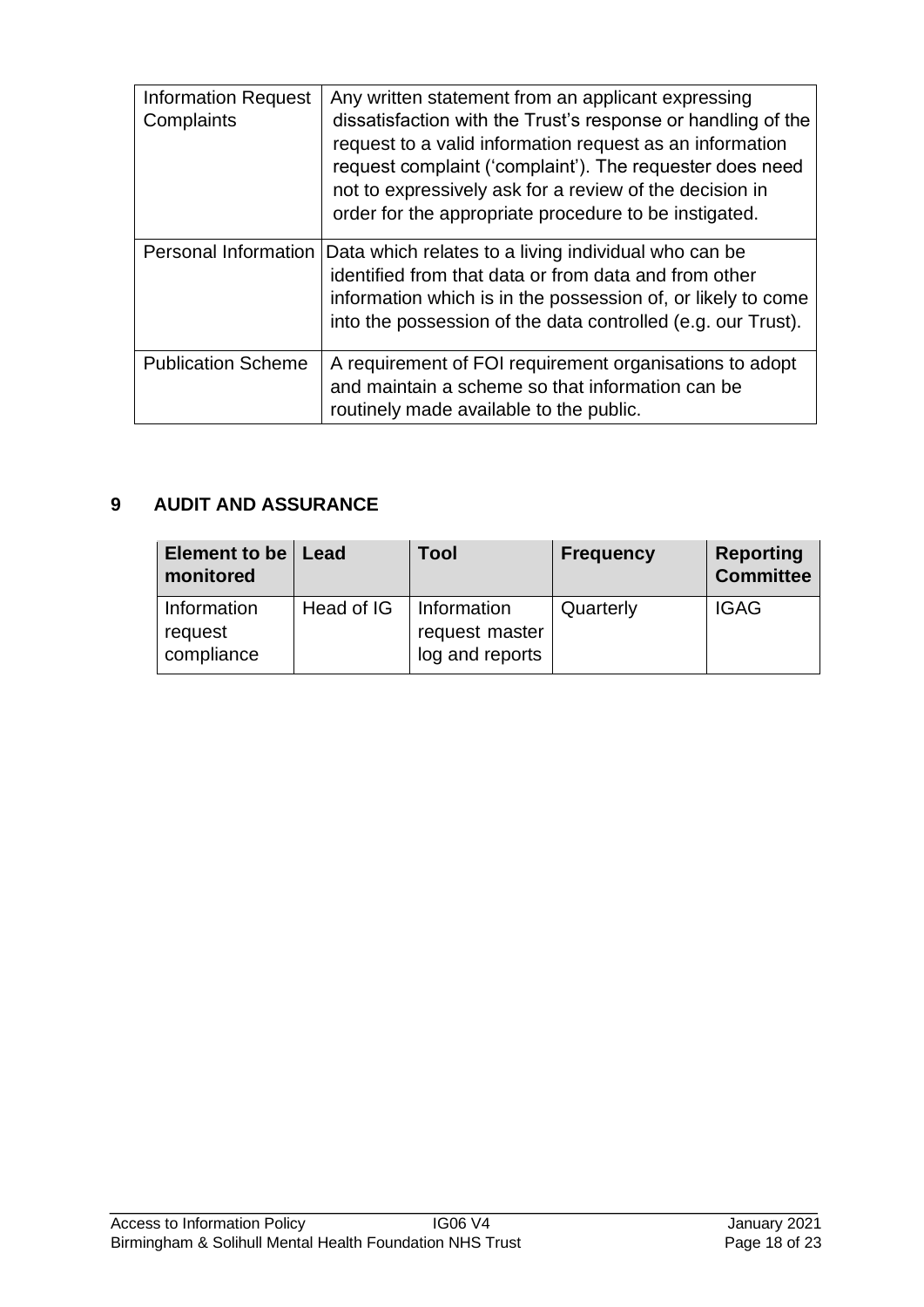# **Appendix 1 Equality Analysis Screening**

**Form** 

| <b>Title of Proposal</b>                                                                                                                                            |                                    | Information Governance Assurance Policy, Confidentiality Policy and Access to<br><b>Information Policy</b> |                                  |                      |                                                                                                                            |
|---------------------------------------------------------------------------------------------------------------------------------------------------------------------|------------------------------------|------------------------------------------------------------------------------------------------------------|----------------------------------|----------------------|----------------------------------------------------------------------------------------------------------------------------|
| <b>Person Completing this</b><br>proposal                                                                                                                           | <b>XXXX</b>                        |                                                                                                            |                                  | <b>Role or title</b> | <b>Head of Information Governance</b>                                                                                      |
| <b>Division</b>                                                                                                                                                     |                                    | <b>Corporate</b>                                                                                           |                                  | <b>Service Area</b>  | <b>Performance and Information</b>                                                                                         |
| <b>Date Started</b>                                                                                                                                                 |                                    | January 2021                                                                                               |                                  | Date completed       | January 2021                                                                                                               |
|                                                                                                                                                                     |                                    |                                                                                                            |                                  |                      | Main purpose and aims of the proposal and how it fits in with the wider strategic aims and objectives of the organisation. |
| These policies identify how the Trust will uphold data subjects rights and expectations in regards to data protection and associated<br>principles and legislation. |                                    |                                                                                                            |                                  |                      |                                                                                                                            |
| Who will benefit from the proposal?                                                                                                                                 |                                    |                                                                                                            |                                  |                      |                                                                                                                            |
| All service users and members of staff                                                                                                                              |                                    |                                                                                                            |                                  |                      |                                                                                                                            |
| <b>Impacts on different Personal Protected Characteristics - Helpful Questions:</b>                                                                                 |                                    |                                                                                                            |                                  |                      |                                                                                                                            |
| Does this proposal promote equality of opportunity?                                                                                                                 |                                    |                                                                                                            |                                  |                      | Promote good community relations?                                                                                          |
| Eliminate discrimination?                                                                                                                                           |                                    |                                                                                                            |                                  |                      | Promote positive attitudes towards disabled people?                                                                        |
| Eliminate harassment?                                                                                                                                               |                                    |                                                                                                            |                                  |                      | Consider more favourable treatment of disabled people?                                                                     |
| Eliminate victimisation?                                                                                                                                            |                                    |                                                                                                            |                                  |                      | Promote involvement and consultation?                                                                                      |
|                                                                                                                                                                     | Protect and promote human rights?  |                                                                                                            |                                  |                      |                                                                                                                            |
| Please click in the relevant impact box or leave blank if you feel there is no particular impact.                                                                   |                                    |                                                                                                            |                                  |                      |                                                                                                                            |
| <b>Personal Protected</b><br><b>Characteristic</b>                                                                                                                  | <b>No/Minimum</b><br><b>Impact</b> | <b>Negative</b><br><b>Impact</b>                                                                           | <b>Positive</b><br><b>Impact</b> |                      | Please list details or evidence of why there might be a positive,<br>negative or no impact on protected characteristics.   |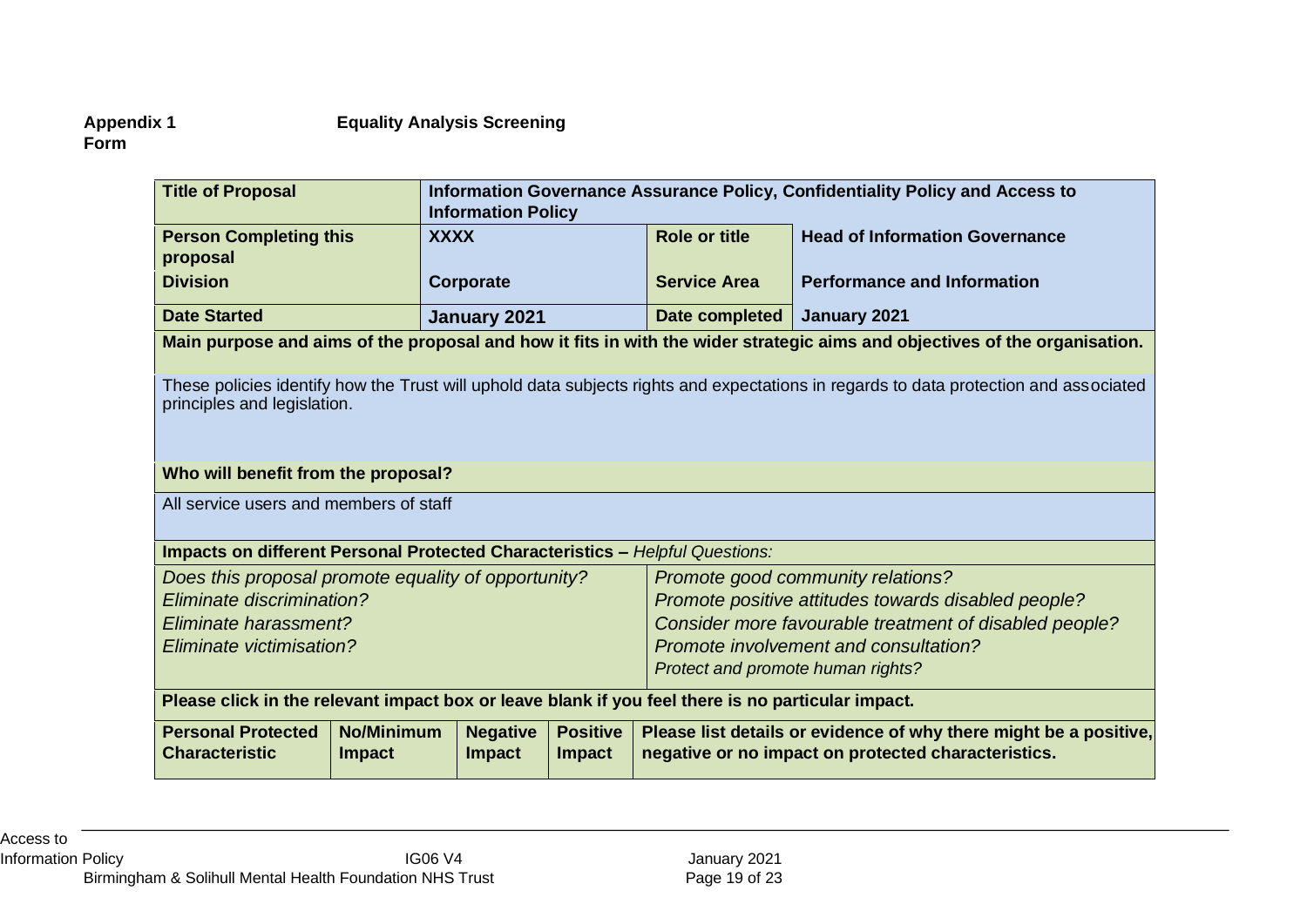| <b>Age</b>                                                                                  |  |  |  | These policies provide guidance for staff on how to uphold<br>service users, carer's and stakeholders rights under data<br>protection |  |
|---------------------------------------------------------------------------------------------|--|--|--|---------------------------------------------------------------------------------------------------------------------------------------|--|
| Including children and people over 65                                                       |  |  |  |                                                                                                                                       |  |
| I is it easy for someone of any age to find out about your service or access your proposal? |  |  |  |                                                                                                                                       |  |

| Are you able to justify the legal or lawful reasons when your service excludes certain age groups                                                                                                                                                             |  |  |  |                                                                                                                                       |  |  |
|---------------------------------------------------------------------------------------------------------------------------------------------------------------------------------------------------------------------------------------------------------------|--|--|--|---------------------------------------------------------------------------------------------------------------------------------------|--|--|
| <b>Disability</b>                                                                                                                                                                                                                                             |  |  |  | These policies provide guidance for staff on how to uphold<br>service users, carer's and stakeholders rights under data<br>protection |  |  |
| Including those with physical or sensory impairments, those with learning disabilities and those with mental health issues Do<br>you currently monitor who has a disability so that you know how well your service is being used by people with a disability? |  |  |  |                                                                                                                                       |  |  |
|                                                                                                                                                                                                                                                               |  |  |  | Are you making reasonable adjustment to meet the needs of the staff, service users, carers and families?                              |  |  |
| <b>Gender</b>                                                                                                                                                                                                                                                 |  |  |  | These policies provide guidance for staff on how to uphold<br>service users, carer's and stakeholders rights under data<br>protection |  |  |
| This can include male and female or someone who has completed the gender reassignment process from one sex to another Do<br>you have flexible working arrangements for either sex?                                                                            |  |  |  |                                                                                                                                       |  |  |
| Is it easier for either men or women to access your proposal?                                                                                                                                                                                                 |  |  |  |                                                                                                                                       |  |  |
| <b>Marriage or Civil</b><br><b>Partnerships</b>                                                                                                                                                                                                               |  |  |  | These policies provide guidance for staff on how to uphold<br>service users, carer's and stakeholders rights under data<br>protection |  |  |
| People who are in a Civil Partnerships must be treated equally to married couples on a wide range of legal matters                                                                                                                                            |  |  |  |                                                                                                                                       |  |  |
| Are the documents and information provided for your service reflecting the appropriate terminology for marriage and civil partnerships?                                                                                                                       |  |  |  |                                                                                                                                       |  |  |
| <b>Pregnancy or</b><br><b>Maternity</b>                                                                                                                                                                                                                       |  |  |  | These policies provide guidance for staff on how to uphold<br>service users, carer's and stakeholders rights under data<br>protection |  |  |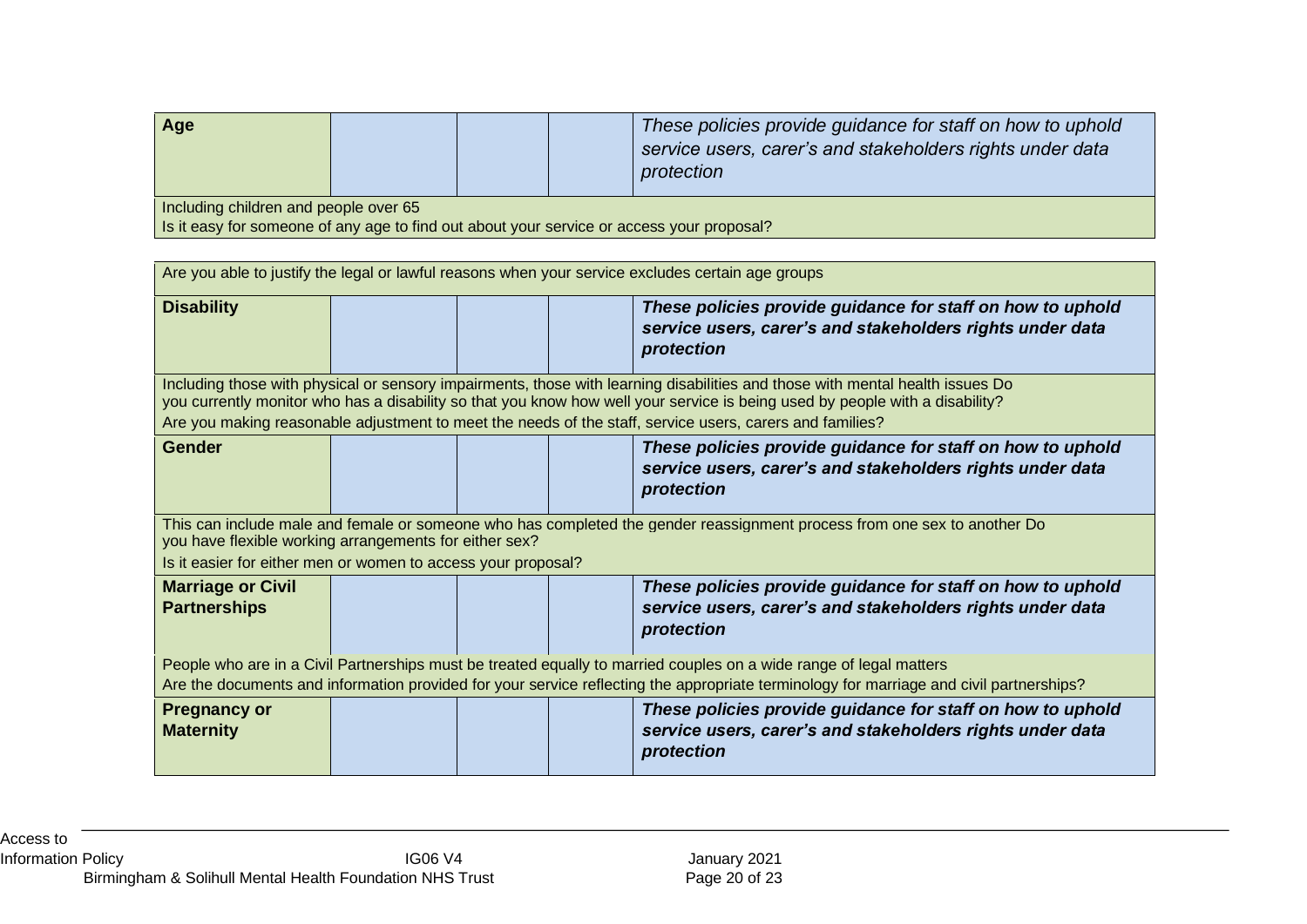| This includes women having a baby and women just after they have had a baby                                                                                                                      |                                                                                                                                       |  |  |                                                            |  |
|--------------------------------------------------------------------------------------------------------------------------------------------------------------------------------------------------|---------------------------------------------------------------------------------------------------------------------------------------|--|--|------------------------------------------------------------|--|
|                                                                                                                                                                                                  |                                                                                                                                       |  |  |                                                            |  |
| Does your service accommodate the needs of expectant and postnatal mothers both as staff and service users?                                                                                      |                                                                                                                                       |  |  |                                                            |  |
| Can your service treat staff and patients with dignity and respect relation in to pregnancy and maternity?                                                                                       |                                                                                                                                       |  |  |                                                            |  |
| <b>Race or Ethnicity</b>                                                                                                                                                                         | These policies provide guidance for staff on how to uphold<br>service users, carer's and stakeholders rights under data<br>protection |  |  |                                                            |  |
| Including Gypsy or Roma people, Irish people, those of mixed heritage, asylum seekers and refugees What<br>training does staff have to respond to the cultural needs of different ethnic groups? |                                                                                                                                       |  |  |                                                            |  |
| What arrangements are in place to communicate with people who do not have English as a first language?                                                                                           |                                                                                                                                       |  |  |                                                            |  |
| <b>Religion or Belief</b>                                                                                                                                                                        |                                                                                                                                       |  |  | These policies provide guidance for staff on how to uphold |  |

|                                                                                                                                                                                                                                                                      |                                                                                                                                       |  |  | service users, carer's and stakeholders rights under data<br>protection                                                               |  |
|----------------------------------------------------------------------------------------------------------------------------------------------------------------------------------------------------------------------------------------------------------------------|---------------------------------------------------------------------------------------------------------------------------------------|--|--|---------------------------------------------------------------------------------------------------------------------------------------|--|
| Including humanists and non-believers                                                                                                                                                                                                                                |                                                                                                                                       |  |  |                                                                                                                                       |  |
| Is there easy access to a prayer or quiet room to your service delivery area?<br>When organising events – Do you take necessary steps to make sure that spiritual requirements are met?                                                                              |                                                                                                                                       |  |  |                                                                                                                                       |  |
| <b>Sexual Orientation</b>                                                                                                                                                                                                                                            | These policies provide guidance for staff on how to uphold<br>service users, carer's and stakeholders rights under data<br>protection |  |  |                                                                                                                                       |  |
| Including gay men, lesbians and bisexual people                                                                                                                                                                                                                      |                                                                                                                                       |  |  |                                                                                                                                       |  |
| Does your service use visual images that could be people from any background or are the images mainly heterosexual couples?<br>Does staff in your workplace feel comfortable about being 'out' or would office culture make them feel this might not be a good idea? |                                                                                                                                       |  |  |                                                                                                                                       |  |
| <b>Transgender or</b><br><b>Gender</b><br><b>Reassignment</b>                                                                                                                                                                                                        |                                                                                                                                       |  |  | These policies provide guidance for staff on how to uphold<br>service users, carer's and stakeholders rights under data<br>protection |  |
| This will include people who are in the process of or in a care pathway changing from one gender to another<br>Have you considered the possible needs of transgender staff and service users in the development of your proposal or service?                         |                                                                                                                                       |  |  |                                                                                                                                       |  |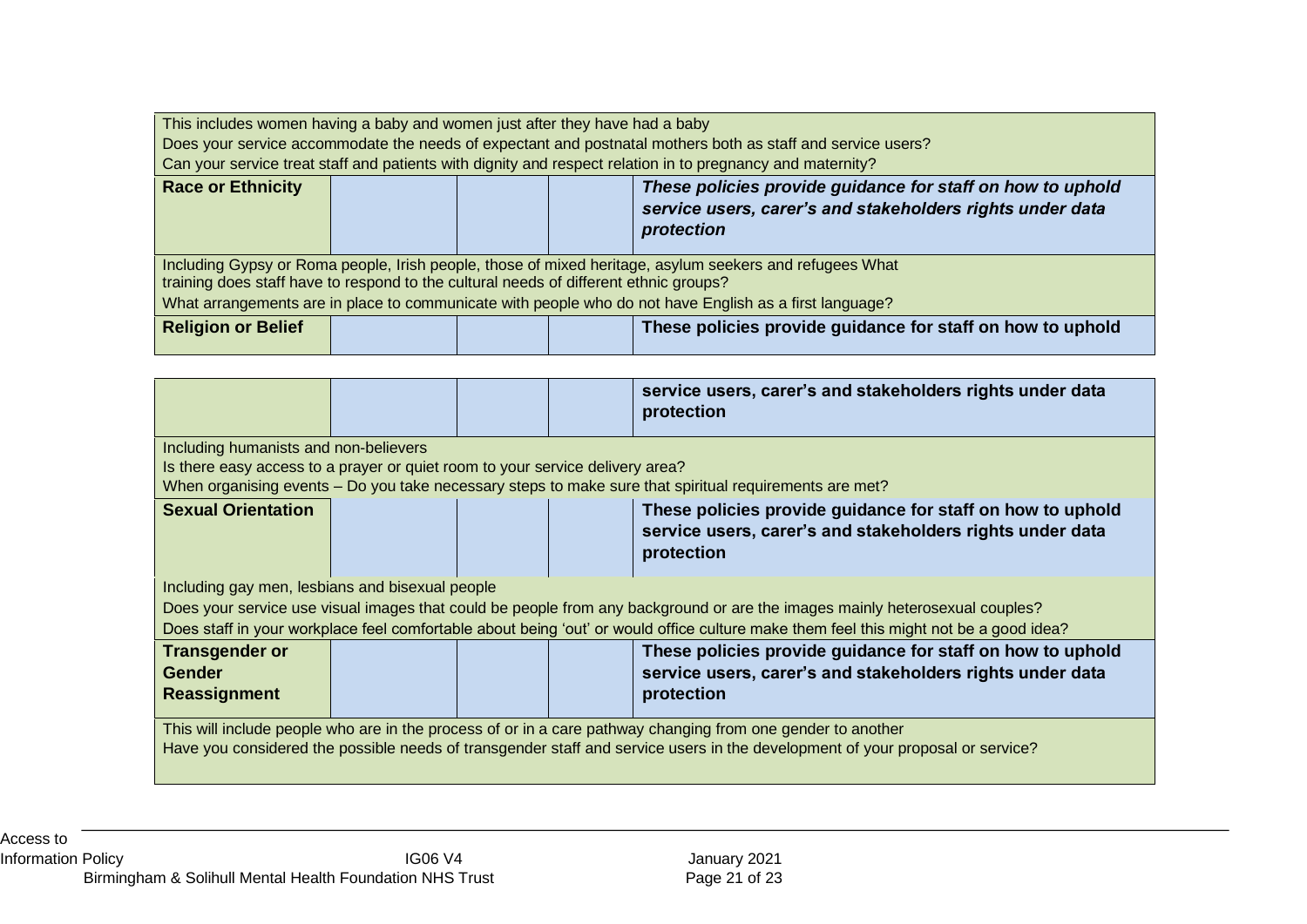| <b>Human Rights</b>                                                                                                                                                                                                                                           |                                                         |                      | protection |                   | These policies provide guidance for staff on how to uphold<br>service users, carer's and stakeholders rights under data |  |  |  |  |
|---------------------------------------------------------------------------------------------------------------------------------------------------------------------------------------------------------------------------------------------------------------|---------------------------------------------------------|----------------------|------------|-------------------|-------------------------------------------------------------------------------------------------------------------------|--|--|--|--|
|                                                                                                                                                                                                                                                               | Affecting someone's right to Life, Dignity and Respect? |                      |            |                   |                                                                                                                         |  |  |  |  |
| Caring for other people or protecting them from danger?<br>The detention of an individual inadvertently or placing someone in a humiliating situation or position?                                                                                            |                                                         |                      |            |                   |                                                                                                                         |  |  |  |  |
|                                                                                                                                                                                                                                                               |                                                         |                      |            |                   |                                                                                                                         |  |  |  |  |
| If a negative or disproportionate impact has been identified in any of the key areas would this difference be illegal /<br>unlawful? I.e. Would it be discriminatory under anti-discrimination legislation. (The Equality Act 2010, Human Rights Act<br>1998) |                                                         |                      |            |                   |                                                                                                                         |  |  |  |  |
|                                                                                                                                                                                                                                                               | <b>Yes</b>                                              | <b>No</b>            |            |                   |                                                                                                                         |  |  |  |  |
|                                                                                                                                                                                                                                                               |                                                         |                      |            |                   |                                                                                                                         |  |  |  |  |
| What do you<br>consider the level                                                                                                                                                                                                                             | <b>High Impact</b>                                      | <b>Medium Impact</b> |            | <b>Low Impact</b> | <b>No Impact</b>                                                                                                        |  |  |  |  |
| of negative impact<br>to be?                                                                                                                                                                                                                                  |                                                         |                      |            |                   |                                                                                                                         |  |  |  |  |
| If the impact could be discriminatory in law, please contact the Equality and Diversity Lead immediately to determine the next<br>course of action. If the negative impact is high a Full Equality Analysis will be required.                                 |                                                         |                      |            |                   |                                                                                                                         |  |  |  |  |
| If you are unsure how to answer the above questions, or if you have assessed the impact as medium, please seek further guidance<br>from the Equality and Diversity Lead before proceeding.                                                                    |                                                         |                      |            |                   |                                                                                                                         |  |  |  |  |
| If the proposal does not have a negative impact or the impact is considered low, reasonable or justifiable, then please complete the                                                                                                                          |                                                         |                      |            |                   |                                                                                                                         |  |  |  |  |
| rest of the form below with any required redial actions, and forward to the <b>Equality and Diversity Lead.</b>                                                                                                                                               |                                                         |                      |            |                   |                                                                                                                         |  |  |  |  |
| <b>Action Planning:</b>                                                                                                                                                                                                                                       |                                                         |                      |            |                   |                                                                                                                         |  |  |  |  |
| How could you minimise or remove any negative impact identified even if this is of low significance?                                                                                                                                                          |                                                         |                      |            |                   |                                                                                                                         |  |  |  |  |
| These policies ensure that the Trust meets its legal obligations under Data Protection law.                                                                                                                                                                   |                                                         |                      |            |                   |                                                                                                                         |  |  |  |  |